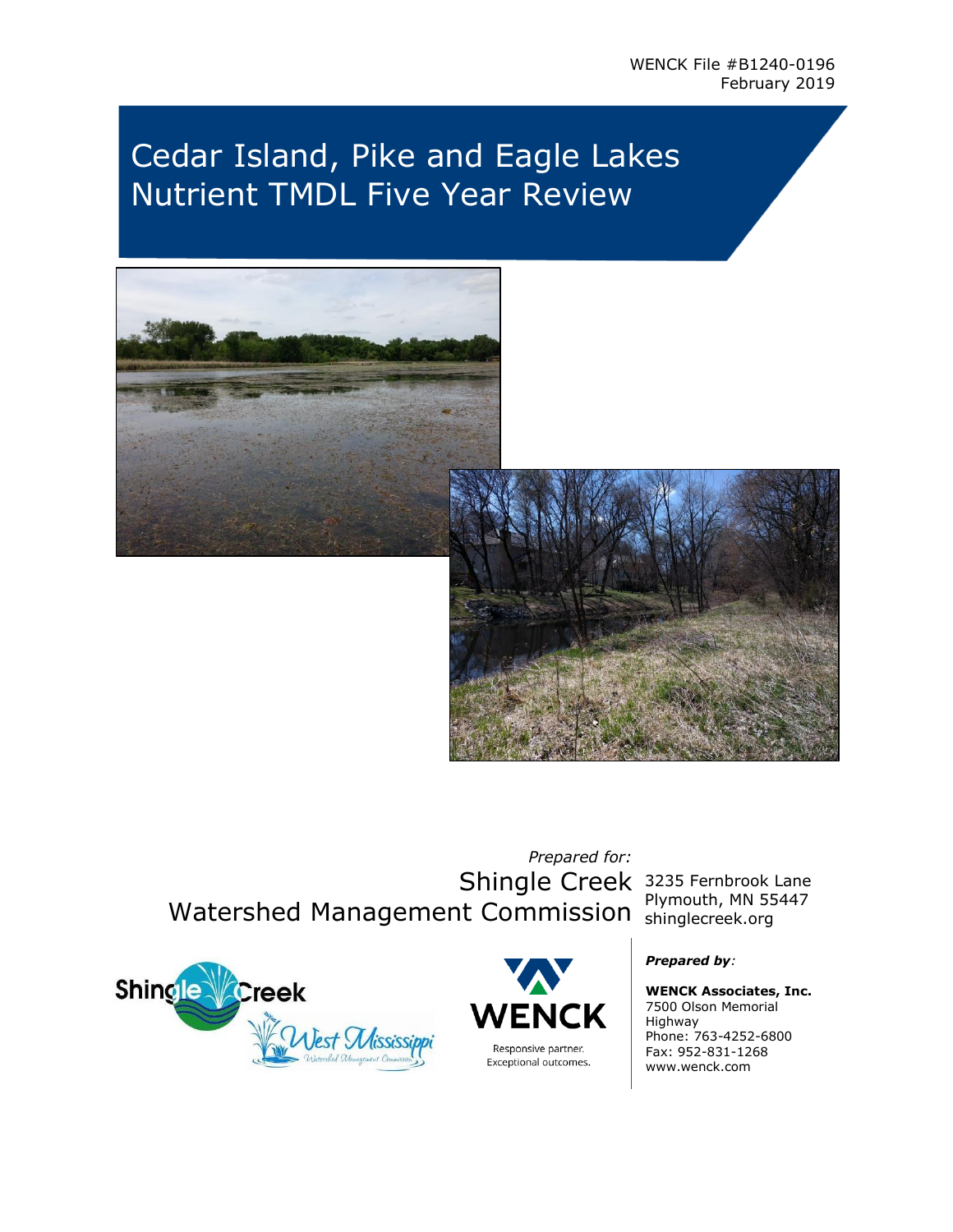# Table of Contents

| 1.0 |                   |                                                                     |
|-----|-------------------|---------------------------------------------------------------------|
|     | 1.1<br>1.2<br>1.3 | 1.2.1<br>1.2.2<br>1.2.3<br>1.3.1<br>1.3.2                           |
| 2.0 |                   |                                                                     |
|     | 2.1               | Shingle Creek Watershed Management Commission 2-1<br>2.1.1<br>2.1.2 |
| 3.0 |                   |                                                                     |
|     | 3.1               | 3.1.1<br>3.1.2<br>3.1.1<br>3.1.2                                    |
|     | 3.2               | 3.1.3<br>3.1.4<br>3.2.1<br>3.2.2<br>3.2.3                           |
| 4.0 |                   |                                                                     |
|     | 4.1<br>4.2        | 4.2.1<br>4.2.2<br>4.2.3<br>4.2.4                                    |
|     | 4.3               | 4.3.1<br>4.3.2<br>4.3.3<br>4.3.4<br>4.3.5<br>4.3.6                  |
| 5.0 |                   |                                                                     |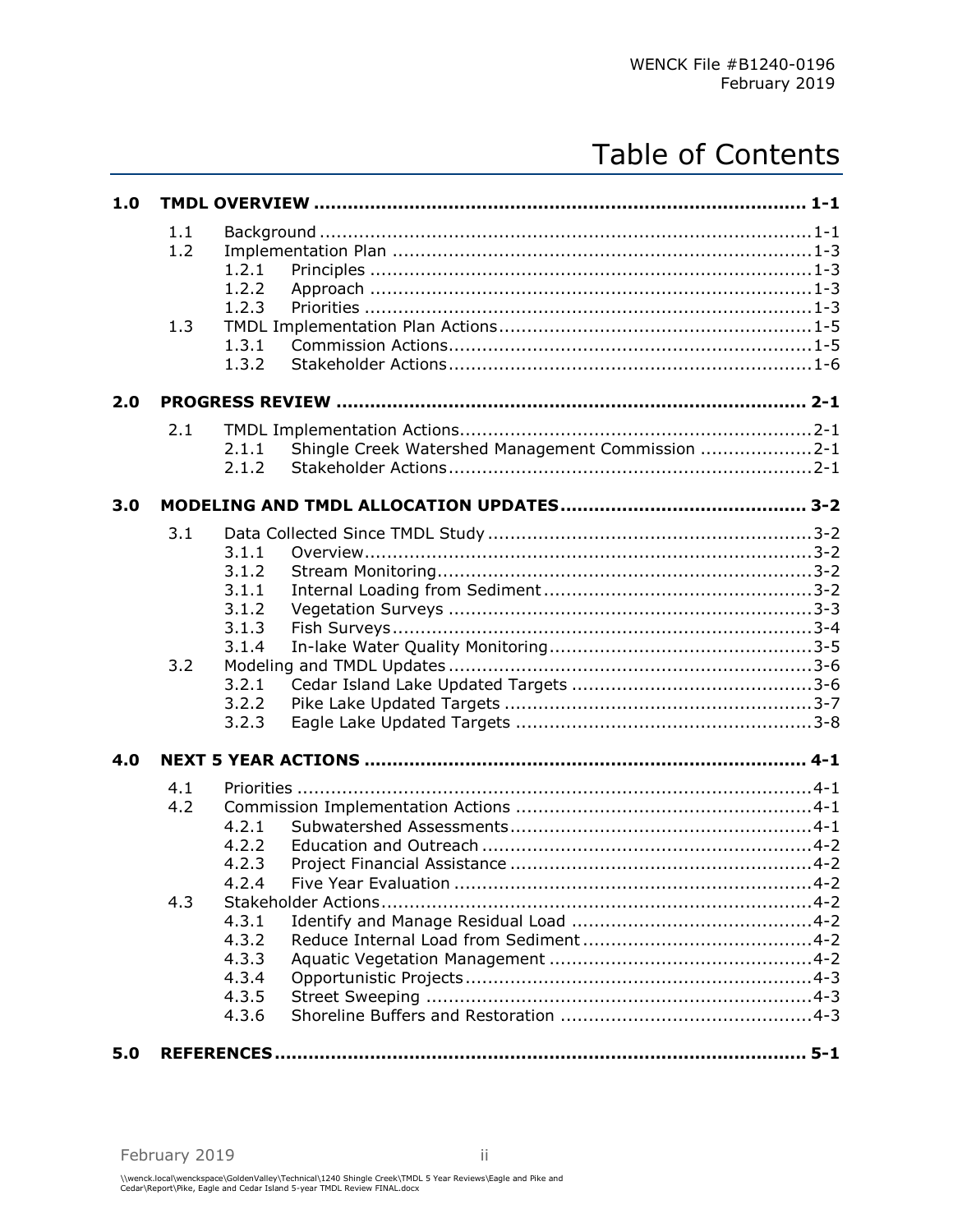# **TABLES**

| Table 1-2: TP load reductions in the Cedar Island, Pike and Eagle Lakes TMDL1-1 |  |
|---------------------------------------------------------------------------------|--|
| Table 2-1: BMPs implemented since 1999 and estimated TP load reductions2-1      |  |
| Table 3-1. Updated existing and allowable TP loads for the Cedar Island Lake3-7 |  |
| Table 3-2. Updated existing and allowable TP loads for the Pike Lake3-8         |  |
| Table 3-3. Updated existing and allowable TP loads for the Eagle Lake3-9        |  |
|                                                                                 |  |

# **FIGURES**

|  | Figure 3-2. Current conditions and updated allowable load targets for Cedar Island Lake. 3-7 |  |
|--|----------------------------------------------------------------------------------------------|--|
|  | Figure 3-3. Current conditions and updated allowable load targets for Pike Lake. 3-8         |  |
|  | Figure 3-4. Current conditions and updated allowable load targets for Eagle Lake. 3-9        |  |

## **APPENDICES**

Appendix A: Water Quality History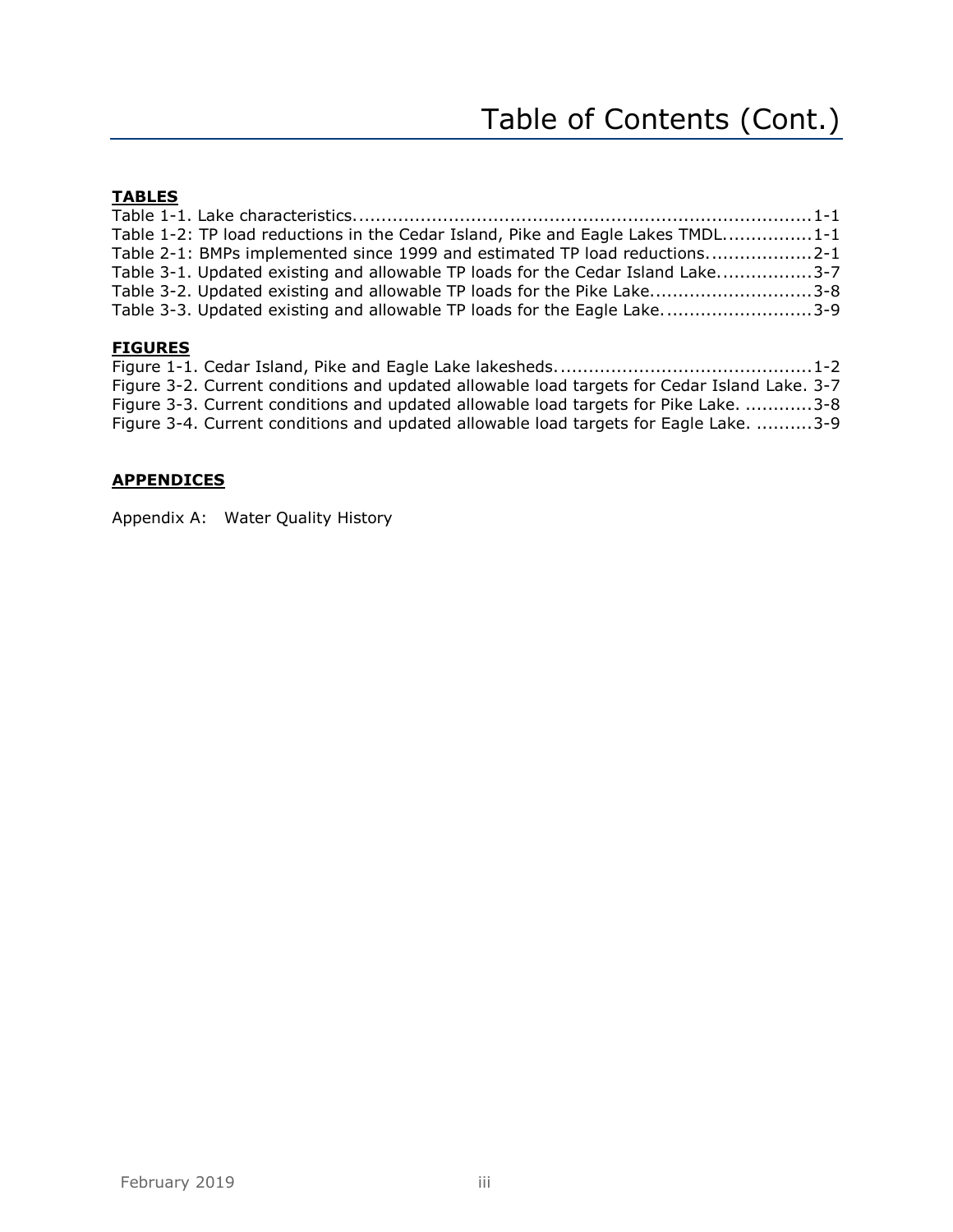This report is a review of progress toward meeting the load reductions identified in the Cedar island, Pike, and Eagle Lakes Nutrient TMDL (Wenck 2010a). It includes an assessment of recent data and information that have been collected on these lakes as well as actions that have been implemented to reduce nutrient loads since the TMDL was completed in 2010. Finally, this report describes the actions planned for the next 5 years of the implementation plan and sets forth how progress toward the TMDL will be measured.

Pike Lake, located in the cities of Plymouth and Maple Grove, was placed on the 2002 State of Minnesota's 303(d) list of impaired waters. Cedar Island, which is located in the city of Maple Grove, was placed on the 2004 list and Eagle Lake, which is also in Maple Grove, on the 2008 list. The 2010 TMDL determined that phosphorus load reductions of 67% (Cedar Island), 49% (Pike), and 40% (Eagle) would be necessary to ensure the lakes met or exceeded state water quality standards for nutrients.

The Implementation Plan (Wenck 2010b) identified priority actions and strategies for the first five years of implementation. Some of these were discrete actions or projects, and for the most part those have been completed or are in planning. Other actions such as implementing internal load reduction projects have not yet been completed.

Annual monitoring of lake water quality on Cedar Island, Pike, and Eagle Lakes has been conducted intermittently over the past 20 years, primarily through the Metropolitan Council's Citizen Assisted Monitoring Program (CAMP) and also by the City of Maple Grove. While management actions have reduced nutrient loading to all three lakes, no trend of improvement has been observed yet, and the lakes consistently exceed state standards.

A significant amount of data and information has been collected on all three lakes since the completion of the TMDL, including: in-lake water quality monitoring, vegetation surveys, fish surveys, and sediment core collection for internal load analysis. These data were used to update the watershed and lake response models used in the original TMDL study to prepare updated TMDL allocations and load reduction targets for each lake. The updated models suggest that phosphorus load reductions of 80%, 39%, and 29% are still needed for Cedar Island, Pike, and Eagle, respectively, for these lakes to meet state water quality standards. To meet these reductions, both lakes will need to focus on reducing nutrient loading from watershed and internal sources.

Priorities for the next five years will be:

- ▲ Identify the source of residual load in Cedar Island Lake.
- Reduce internal load released by sediments in Pike Lake.
- ▲ Develop and implement balanced short- and long-term aquatic vegetation and fish management plans for each lake.
- ▲ Continue to reduce watershed load to all three lakes by adding new BMPs, enhancing existing treatment BMPs and by increasing infiltration of runoff.
- ▲ Complete subwatershed assessments for the Maple Grove portion of Cedar Island, Pike and Eagle Lakes.
- ▲ Undertake targeted monitoring to better understand sources of watershed load.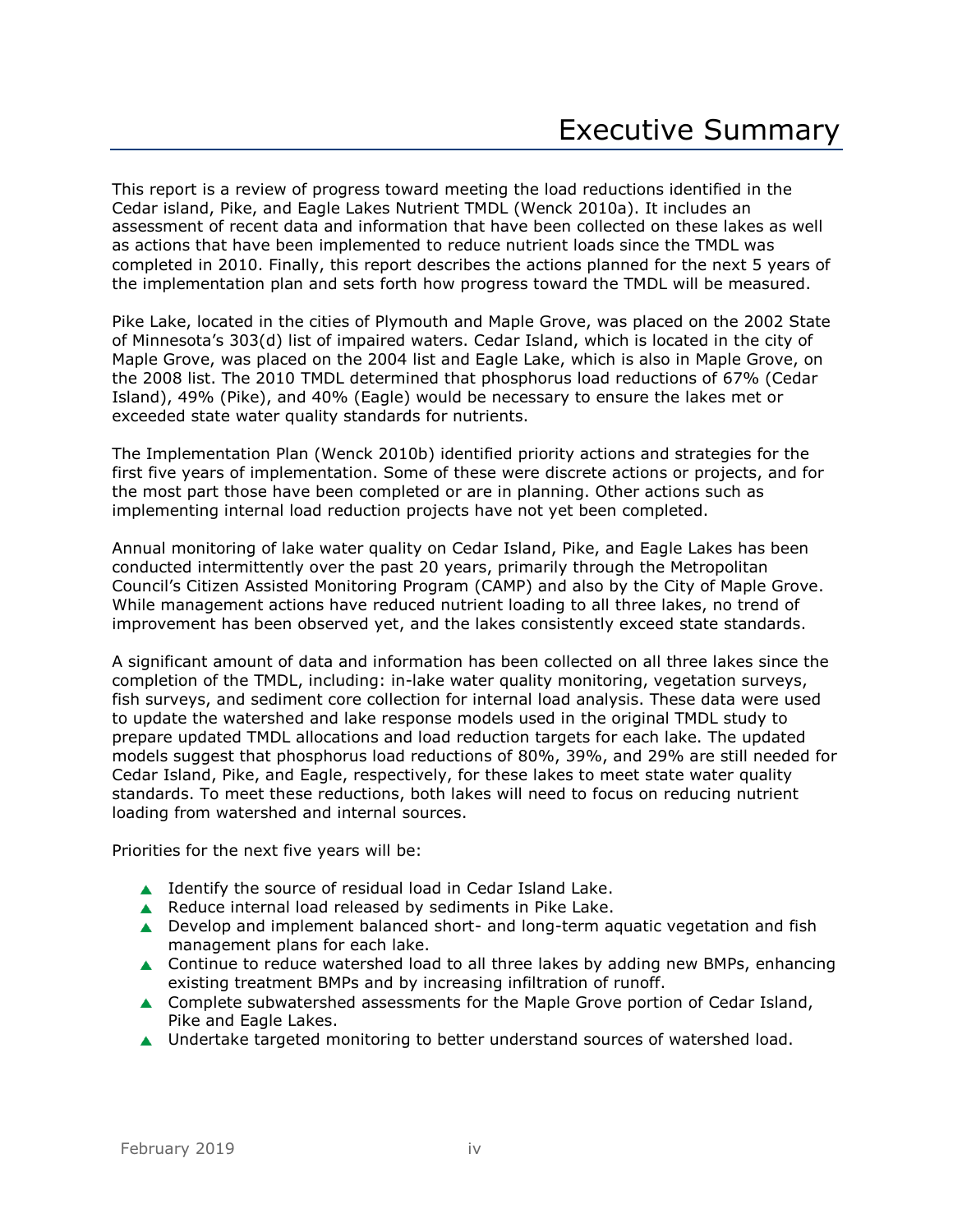## <span id="page-4-1"></span><span id="page-4-0"></span>**1.1 BACKGROUND**

Cedar Island, Pike and Eagle Lakes are located in the Cities of Maple Grove and Plymouth (Figure 1-1). Cedar Island and Pike Lakes are considered shallow lakes, and Eagle is classified as a deep lake. Pike Lake drains to Eagle Lake via a channel through a large wetland between the two lakes. Cedar Island Lake has no natural outlet, but discharges to Eagle Lake through a pumped outlet. Eagle Lake discharges into Eagle Creek, which is a tributary of Shingle Creek.

Almost the entire drainage area of these lakes is located within the city of Maple Grove, with a small area located in Plymouth. The drainage area to the lake chain is 2,880 acres of fully developed urban and suburban land.

| <b>Parameter</b>             | <b>Cedar Island Lake</b> | <b>Pike Lake</b> | <b>Eagle Lake</b> |
|------------------------------|--------------------------|------------------|-------------------|
| Surface Area (ac)            | 79                       | 58               | 296               |
| Average (Maximum) Depth (ft) | 3.6(7)                   | 8.3(22)          | 10.4(36)          |
| Volume (ac-ft)               | 285                      | 479              | 3,084             |
| Residence Time (years)       | 2.2                      | 0.9              | 2.9               |
| Littoral Area (ac)           | 79 (100%)                | 55 (96%)         | 199 (67%)         |
| Watershed Size (ac)          | 527                      | 827              | 2.163             |

#### <span id="page-4-2"></span>**Table 1-1. Lake characteristics.**

The Cedar Island, Pike and Eagle Lakes Nutrient Total Maximum Daily Load (TMDL) addressed nutrient impairments in these three lakes. The TMDL and associated Implementation Plan were approved in 2010 and implementation actions have been underway since that time. The total phosphorus (TP) load reductions calculated in the TMDL are shown in Table 1-2 for each lake.

<span id="page-4-3"></span>

| Table 1-2: TP load reductions in the Cedar Island, Pike and Eagle Lakes TMDL. |  |  |
|-------------------------------------------------------------------------------|--|--|
|                                                                               |  |  |

|                 |                   |                   | <b>Existing TP</b><br>Load |          | <b>Estimated Load</b><br><b>Reduction</b> |                |
|-----------------|-------------------|-------------------|----------------------------|----------|-------------------------------------------|----------------|
|                 |                   |                   | [lbs/yr]                   | [lbs/yr] | lbs/yr                                    | <b>Percent</b> |
|                 | Wasteload         | Watershed         | 244.7                      | 106.9    | 137.8                                     | 56%            |
| Island<br>Cedar |                   | Atmospheric       | 19.0                       | 19.0     | $\Omega$                                  | 0              |
|                 | Load              | Internal          | 249.3                      | 41.7     | 207.7                                     | 83             |
|                 |                   | <b>TOTAL LOAD</b> | 513.0                      | 167.6    | 345.5                                     | 67%            |
|                 |                   |                   |                            |          |                                           |                |
|                 | Wasteload         | Watershed         | 446.4                      | 281.5    | 164.9                                     | 37%            |
| Pike            | Load              | Atmospheric       | 14.3                       | 14.3     | 0                                         | 0              |
|                 |                   | Internal          | 169.8                      | 28.2     | 141.5                                     | 83             |
|                 | <b>TOTAL LOAD</b> |                   | 630.5                      | 324.1    | 306.4                                     | 49%            |
|                 |                   |                   |                            |          |                                           |                |
|                 | Wasteload         | Watershed         | 675.9                      | 411.8    | 264.1                                     | 39%            |
|                 |                   | Upstream Lakes    | 461.9                      | 240.5    | 221.3                                     | 48             |
| agle            | Load              | Atmospheric       | 68.6                       | 68.6     | $\Omega$                                  | 0              |
| Ш               |                   | Internal          | --                         | 11.0     | --                                        |                |
|                 |                   | <b>TOTAL LOAD</b> | 1,206.4                    | 731.9    | 485.4                                     | 40%            |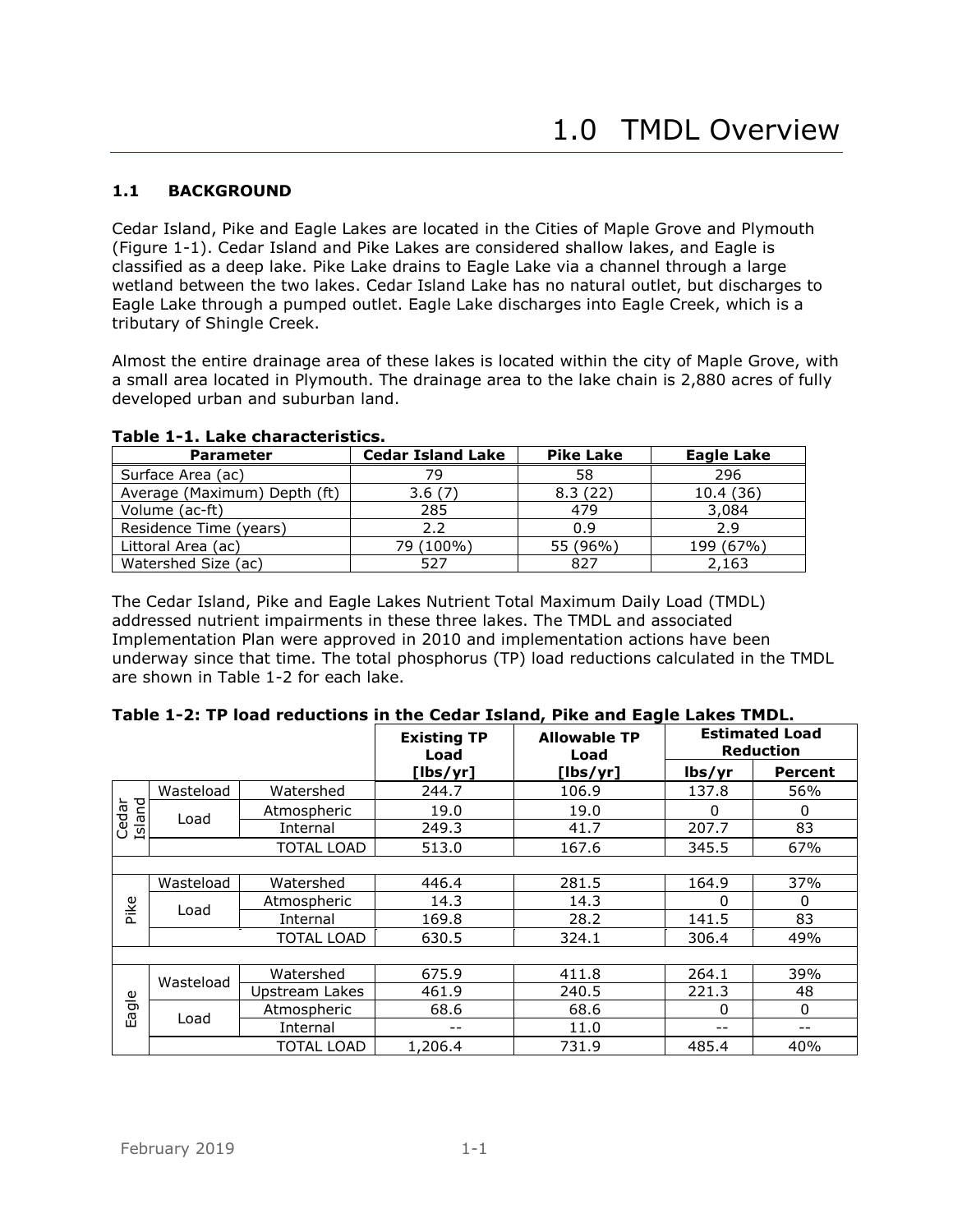

<span id="page-5-0"></span>**Figure 1-1. Cedar Island, Pike and Eagle Lake lakesheds.**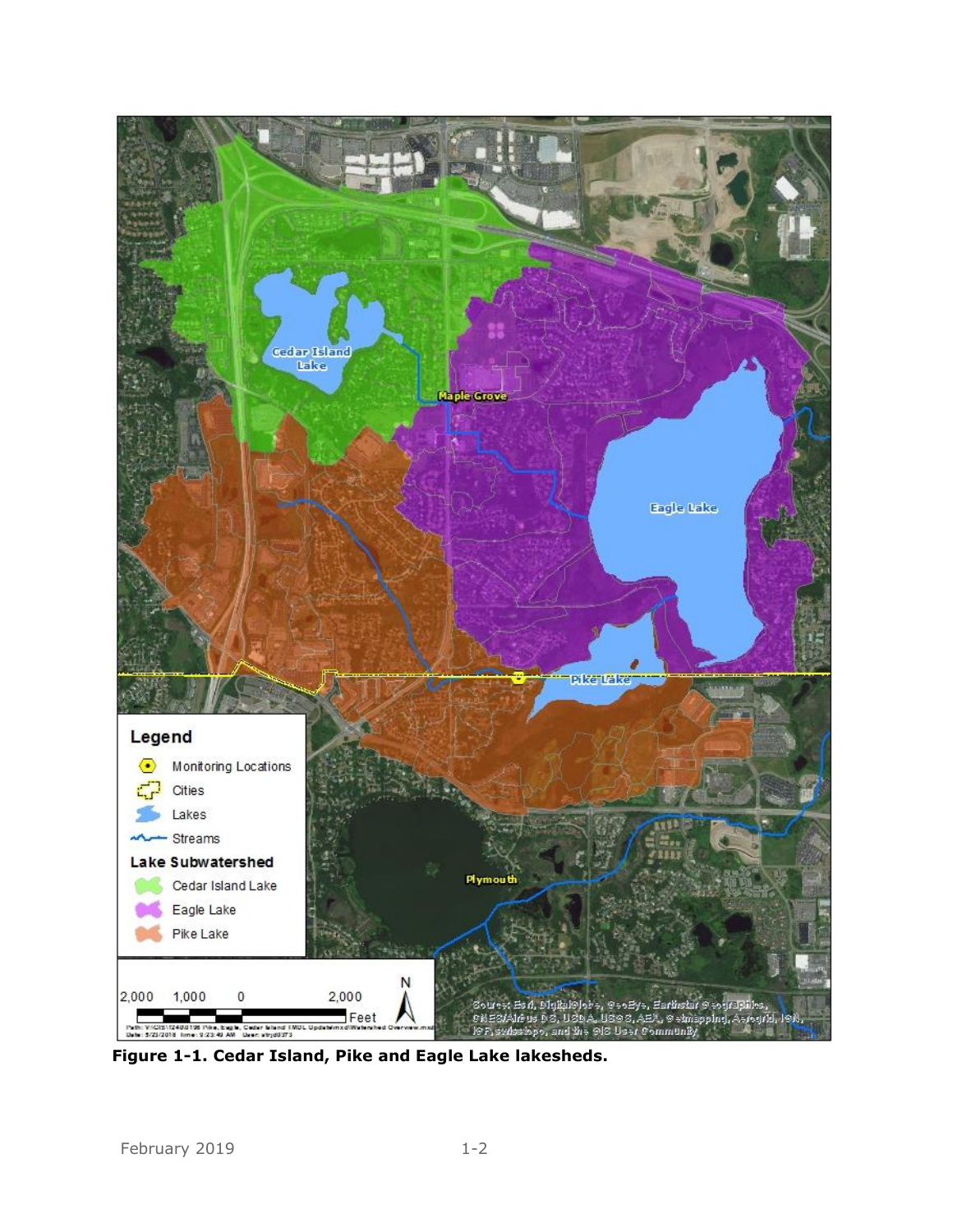## <span id="page-6-0"></span>**1.2 IMPLEMENTATION PLAN**

#### <span id="page-6-1"></span>**1.2.1 Principles**

The TMDL Implementation Plan enumerated the principles guiding development and implementation of the load reduction plan. These principles, in no order, included:

- 1. **Restoring biological integrity** and communities including fish, plants, and zooplankton;
- 2. **Controlling internal load** and reducing the internal phosphorus loading in the lakes;
- 3. **Retrofitting existing BMPs** and taking advantage of highway and redevelopment projects to add or upsize BMPs;
- 4. **Require pollutant load reduction and volume management for new development** according to Commission rules and standards as well as Low Impact Design principles:
- 5. **Fostering stewardship** and providing education and training opportunities to city staff to better understand how their areas of responsibility relate to the protection and water quality in the lakes;
- 6. **Communicating with the public** and providing general and specialized information for everyone within the community.

## <span id="page-6-2"></span>**1.2.2 Approach**

The impairments to these lakes developed over time as the watersheds draining to them urbanized. As the watershed developed, native prairie, woods and savanna were cleared, and wetlands were ditched and filled to support farming. Over the past century the farms and remaining undeveloped land were converted to urban and suburban uses, increasing the volume of runoff and the amount of pollutants conveyed to the lakes. As a result of this land use and land cover change, the lakes slowly degraded. Just as this degradation took many years, improvement will take many years through ongoing retrofit of the watershed with BMPs as well as eventual redevelopment of existing land uses with lower-impact development and stormwater treatment.

The Implementation Plan took into account both short-term and long-term projects. The short-term projects that could be accomplished in a 5-20 year timeframe focused on the high-priority areas of the watershed that are the largest contributors to phosphorus loading. The long-term practices aimed to establish policies and practices that lower phosphorus loading through retrofitting of BMPs, redevelopment, or new construction.

## <span id="page-6-3"></span>**1.2.3 Priorities**

Implementation priorities for Cedar Island, Pike and Eagle Lakes were identified in the form of BMP strategies. The following BMP strategies were of highest priority during the first five years of the TMDL. Their 2018 status is shown in *italics*. More detail on completed strategies is discussed later in this report.

#### *Priorities for all lakes*

 $\blacktriangle$  Evaluate adequacy of existing rules, standards, and ordinances for runoff water quality treatment and volume management and revise if necessary. *The rules and standards were modified in the Watershed Management Plan, increasing the volume management standard and expanding their application to smaller projects under 5 acres.*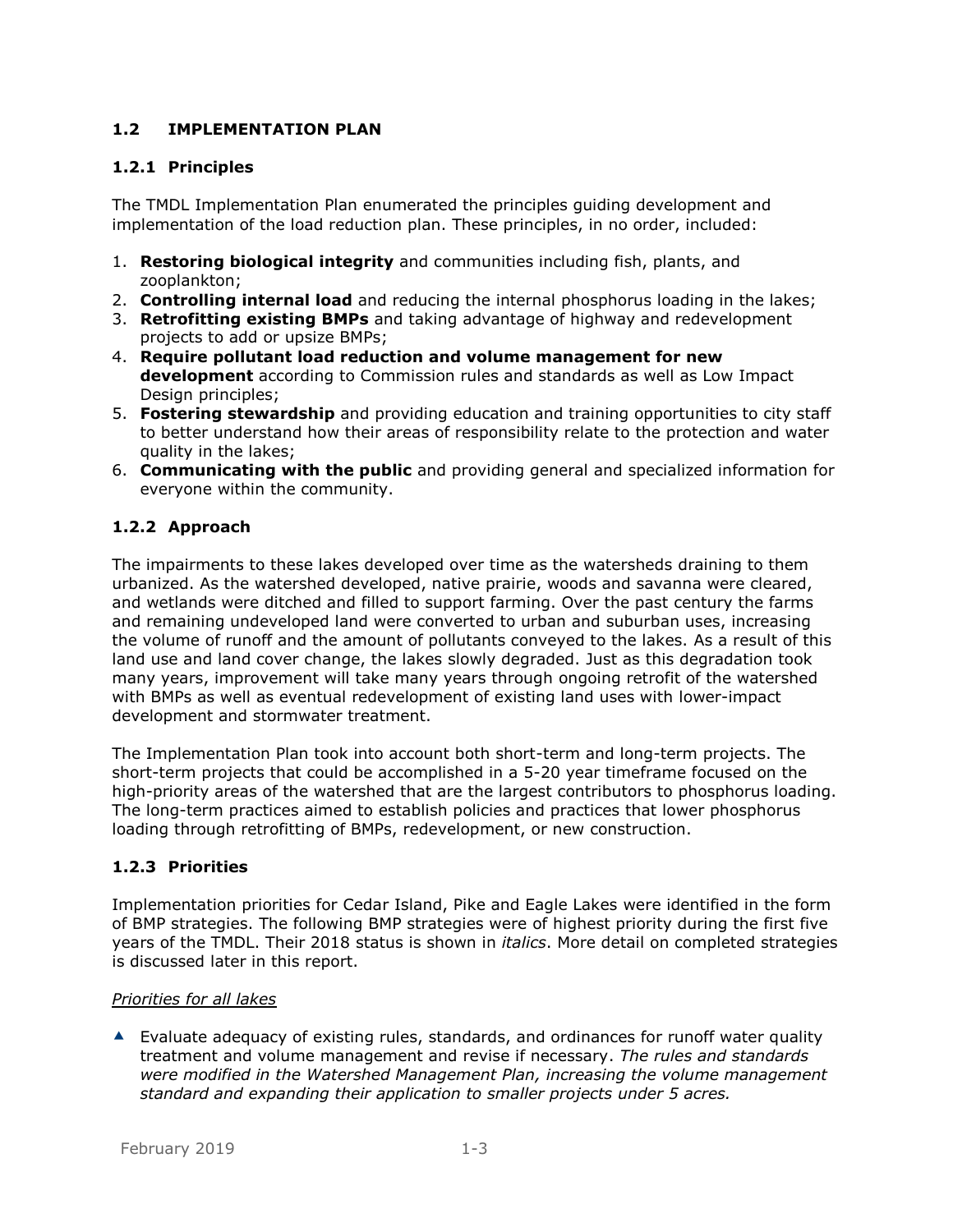- $\blacktriangle$  Add BMPs as opportunities arise to decrease runoff from the watershed and increase stormwater treatment. *Completed projects are shown in Table 2-1 below.*
- Monitor and maintain existing stormwater ponds and other BMPs to sustain removal effectiveness. *Ongoing through cities' programs*.
- Increase infiltration and abstraction in the watershed. *Completed projects are shown in Table 2-1 below.*
- Increase frequency of street sweeping in sensitive areas. *Plymouth and Maple Grove currently sweep streets multiple times per year throughout all three lake subwatersheds – see Table 2-1 below.*
- ▲ Conduct or update aquatic plant surveys and prepare management plans. Aquatic vegetation surveys were completed for Pike and Eagle Lakes in 2015. Vegetation surveys for Cedar Island Lake will be completed by the Commission in 2020.
- Encourage shoreline restoration to improve runoff filtration. *No information is available regarding restorations completed – see Table 2-1 below.*
- Measure actual internal load. *Sediment cores were collected and analyzed for phosphorus release in Pike Lake in 2009, in Cedar Island Lake in 2011 and in Eagle Lake in 2016. Results of these analyses are presented in Section 3.1.3.*
- Monitor water quality in the lakes on an ongoing basis. *Maple Grove has monitored all three lakes most years since 1995.* 
	- *Cedar Island Lake water quality monitoring was done through the MCPA's Citizen Lake Monitoring Program in 2013, 2014, 2015 and 2016. The Commission also monitored Cedar Island Lake in 2015 as part of its Intensive Lake Monitoring Program.*
	- *Pike Lake water quality monitoring was conducted by the Commission in 2015 as part of its Intensive Lake Monitoring Program. Three Rivers Park District monitored Pike Lake in 2017.*
	- *Eagle Lake water quality monitoring was conducted by the MCPA's Citizen Lake Monitoring Program in 2014 and 2015. The Commission also monitored Eagle Lake in 2015 as part of its Intensive Lake Monitoring Program and Three Rivers Park District monitored Eagle Lake in 2017.*

## *Priorities for Cedar Island Lake*

- Focus on reducing internal loads. *Lake association worked with Maple Grove and the DNR to complete a fish kill and restocking.*
- Update the aquatic plant survey and refine the aquatic plant management plan. *Has not been completed.*
- Focus on invasive species control. *Curlyleaf pondweed is known to be present*.
- Conduct zooplankton and phytoplankton surveys. *Surveys completed in 2010 by Freshwater Scientific Services, LLC*
- Consider rough fish removal. *Rotenone treatment performed in 2010, aerator was installed and fish stocking occurred shortly after rotenone treatment.*
- ▲ Consider internal load management such as lake drawdown, chemical treatment (for curly-leaf pondweed), etc. *Not complete.*
- ▲ Reduce external loads where possible.
	- Increase infiltration and filtration in lakeshed. *Completed projects are shown in Table 2-1 below.*
	- *Enco*urage property owners to plant a native shoreline buffer. *No information is available regarding restorations completed.*

#### *Priorities for Pike Lake*

▲ Focus on reducing both internal and external loads.

February 2019 1-4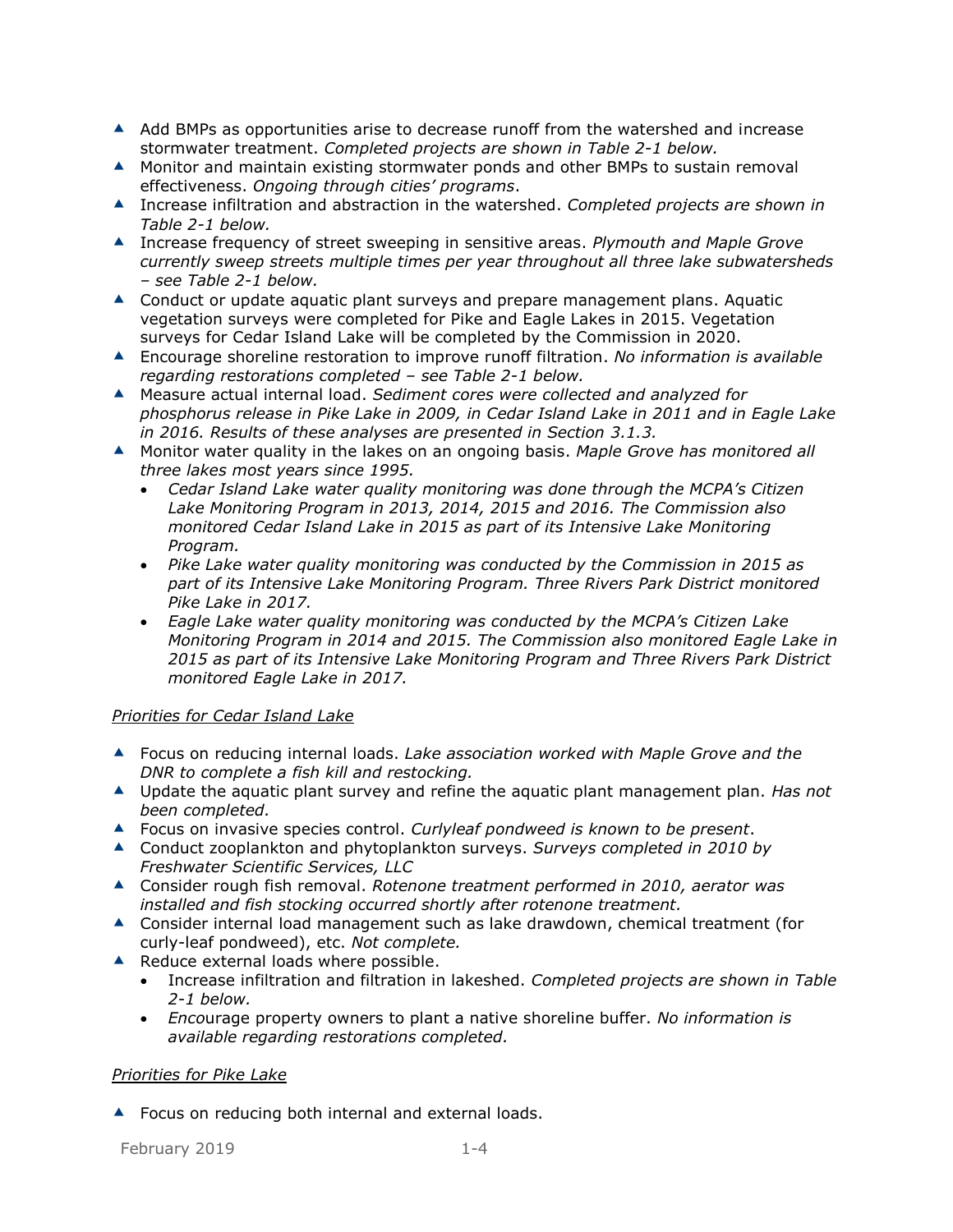- Retrofit Best Management Practices engineering controls where possible. *Completed projects are shown in Table 2-1 below*
- **▲** Conduct an aquatic plant survey and prepare an aquatic plant management plan. *Aquatic plant surveys conducted in 2010 and 2015*.
- Conduct zooplankton and phytoplankton surveys. *Not done*
- Consider rough fish removal. *Not completed. Common Carp population assessment performed by SCWMC in 2018.*
- ▲ Internal load management. *Not completed.* 
	- Biological management, biomanipulation most feasible.
	- Partner with DNR and Three Rivers Park District to manage a beneficial fish community.

#### *Priorities for Eagle Lake*

- Focus on reducing external loads. *Completed projects are shown in Table 2-1 below.*
	- Retrofit Best Management Practices engineering controls where possible.
	- Consider options for treating discharge from Cedar Island Lake.
	- Improve Cedar Island and Pike Lakes to reduce loads discharged from them to Eagle Lake.
	- Consider internal load management such as chemical treatment (i.e., alum).
- Conduct zooplankton and phytoplankton surveys. *Not completed.*
- ▲ Reduce Canada goose population. *Not completed*.
- Partner with DNR to manage a beneficial fishery. *Not completed.*
- Update the aquatic plank survey and prepare an aquatic plant management plan. *Not completed.*

## <span id="page-8-0"></span>**1.3 TMDL IMPLEMENTATION PLAN ACTIONS**

#### <span id="page-8-1"></span>**1.3.1 Commission Actions**

The Commission agreed to take the lead on general coordination, education, and ongoing monitoring. This information has been incorporated into the Commission's annual Water Quality Reports. Taking the lead, the SCWMC has conducted and will continue to facilitate the following activities. 2018 status is shown in *italics*:

- General Coordination. *All ongoing activities.*
	- Coordinate water resource policy and the following general activities:
		- Provide advice and assistance to member cities on their implementation activities
		- **•** Research and disseminate information on changing BMP technology and practices
		- Collect annual implementation activity data
		- **•** Recommend activities such as vegetation and/or fishery management, partnering with the DNR
		- Periodically update the Commission's Capital Implement Program (CIP)
		- **■** Maintain the watershed SWMM and P8 models
		- **Conduct public hearings on proposed projects**
		- Share the cost of qualifying improvement projects
		- **EXECUTE:** Annual monitoring and activities report
		- **Establishment of performance standards**

#### Education. *All ongoing activities except internal load management feasibility studies.*

- Public education and outreach
- Promotion and encouragement of Public Official and Staff education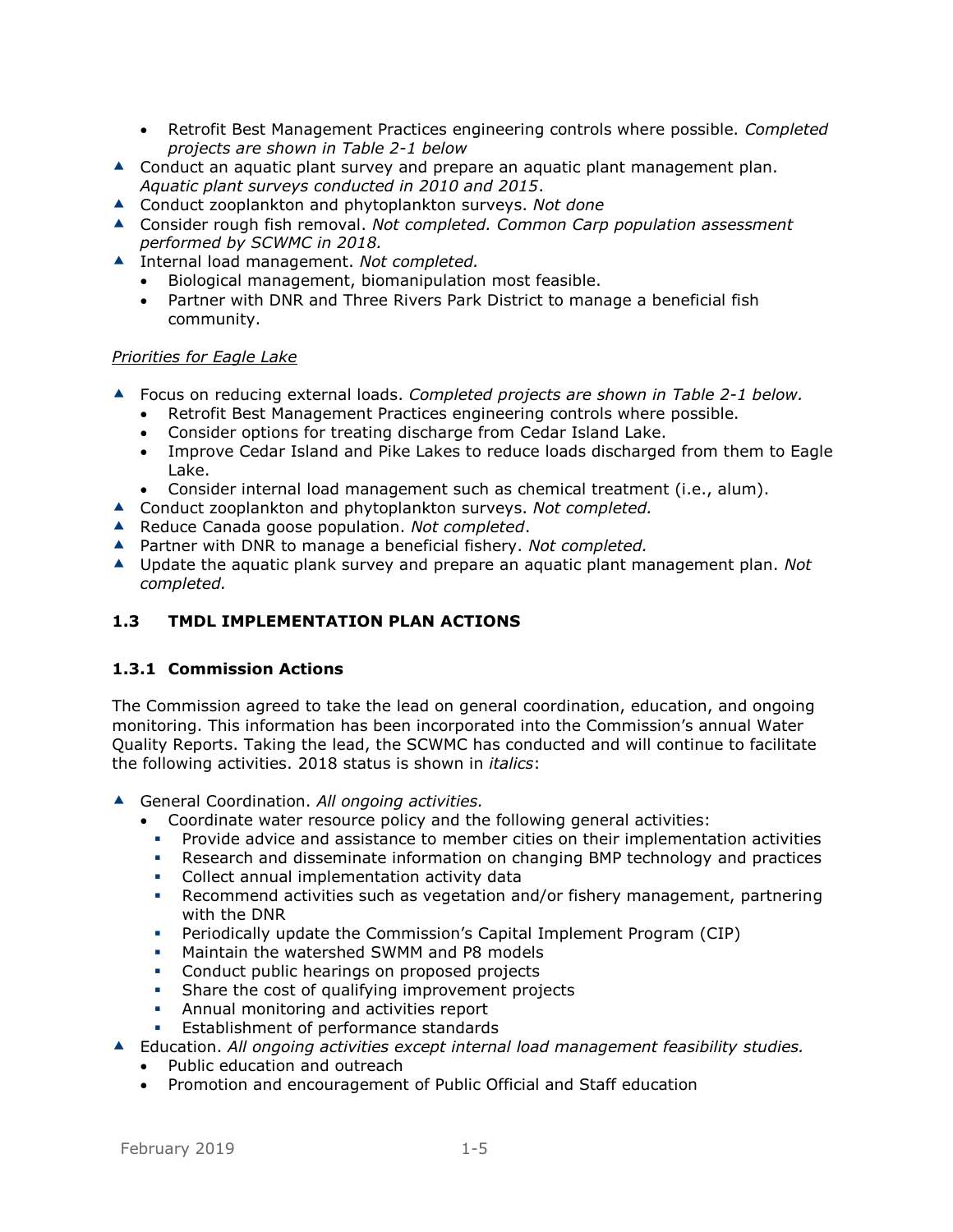- Presentations for lake associations, home ownership associations, block clubs, garden clubs, service organizations, senior associations, advisory commissions, City Councils, and other groups
- Shoreline restoration, rain garden, and other BMP demonstration projects
- Internal load management feasibility studies and recommendations ▲ Monitoring
	- Monitor water quality in the lakes. *Completed and ongoing*.
	- Track the effectiveness of activities implemented to reduce nutrient loading in the watershed. *Completed and ongoing*.
	- Provide additional monitoring such as:
		- Aquatic vegetation surveys. *Completed Pike and Eagle; Cedar Island will be surveyed by SCWMC in 2020.*
		- Sediment chemistry. *Completed for all three lakes.*
		- Zooplankton sampling and other biological assessments. *Completed for Cedar Island Lake. Pike and Eagle Lakes not completed.*

## <span id="page-9-0"></span>**1.3.2 Stakeholder Actions**

The regulated stakeholders responsible for meeting the TMDL are the cities draining to the lake chain, Hennepin County, and MnDOT. In addition, property owners in the watershed have a role to play in implementing BMPs on their private properties. The stakeholders agreed to consider the following activities in implementing the TMDL. Their 2018 status is shown in italics. More detail on completed strategies is discussed later in this report.

- ▲ External Load Reduction
	- Retrofit BMPs to add stormwater treatment. *See Table 2-1*
		- *New and enhanced stormwater ponding*
		- *Infiltration basins and devices*
		- *In-line or off-line treatment manufactured devices*
		- *R*ain gardens and biofiltration
	- Increase infiltration in the watershed. *See Table 2-1*
	- Shoreline management and restoration. *See Table 2-1*
	- Street Sweeping. *See Table 2-1*
- ▲ Internal Load Reduction
	- Implement internal load reduction projects. *Not yet completed. Sediment cores have*  been *collected for all three lakes. Results of these analyses are presented in Section 3.1.3.*
- ▲ Biologic Integrity Management
	- Aquatic vegetation surveys and management plans*. Aquatic vegetation surveys were performed by SCWMC on Pike and Eagle Lakes in 2015. A vegetation survey was also performed on Pike Lake by Freshwater Scientific Services, LLC in 2011. No surveys have been performed for Cedar Island Lake. No vegetation management plans currently have been developed for these three lakes and none of these lakes routinely treat or harvest aquatic vegetation.*
	- Rough Fish Management. *Not yet completed. Fish surveys were conducted by Blue*  Water Science on Cedar Island Lake in 2016 and on Pike Lake in 2015. Results of *these surveys are discussed in Section 3.1.5. SCWMC conducted a common carp population assessment for Pike and Eagle Lakes in 2018.*
	- Canada goose management. *Not completed.*
- $\blacktriangle$  Tracking and Reporting
	- *Integration* of BMPs into stakeholders' SWPPs. *Completed on an ongoing basis.*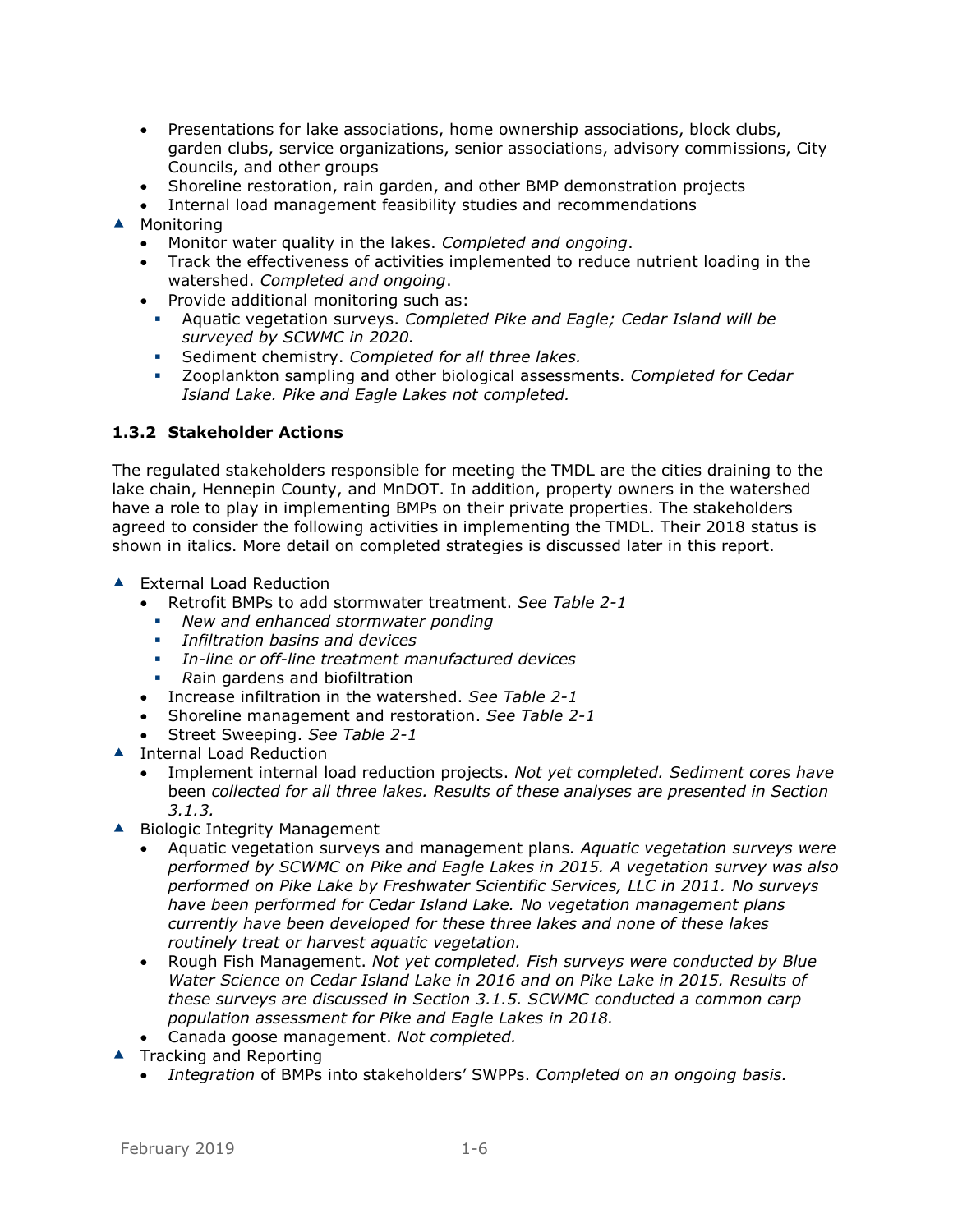#### <span id="page-10-1"></span><span id="page-10-0"></span>**2.1 TMDL IMPLEMENTATION ACTIONS**

#### <span id="page-10-2"></span>**2.1.1 Shingle Creek Watershed Management Commission**

The Commission has completed a number of actions in implementation of this TMDL. Some of these are specific to the Cedar Island, Pike and Eagle TMDL, and some are general actions across the watershed that will also benefit these lakes.

- **▲** The Commission sponsors ongoing citizen volunteer water quality monitoring on the three lakes, and has undertaken water quality, sediment core, and aquatic vegetation monitoring through its Intensive Lake Monitoring Program.
- ▲ Since the TMDL and Implementation Plan were completed, the Commission has updated its development rules to be more stringent. The water quality and infiltration requirements now apply to non-single family residential parcels down to one-half acre in size. The previous threshold was five acres. As these develop or redevelop, they are now required to implement load-reduction Best Management Practices (BMPs).

## <span id="page-10-3"></span>**2.1.2 Stakeholder Actions**

The cities draining to the lake chain, Hennepin County, and MnDOT have implemented load reduction BMPs to improve water quality. The BMPs that have been implemented since 1999, which was the base year for the TMDL modeling used to set nutrient budgets and required load reductions, are listed in Table 2-1 along with each BMP's estimated phosphorus load reduction. This table does not include actions completed by individual property owners or by any lake associations.

| Lake                   | City                         | <b>BMP Type</b>                                          | <b>BMP Description</b>                                                                                                        | <b>TP Load</b><br><b>Reduction</b><br>(lbs/yr)                                                                                |
|------------------------|------------------------------|----------------------------------------------------------|-------------------------------------------------------------------------------------------------------------------------------|-------------------------------------------------------------------------------------------------------------------------------|
|                        |                              | Rotenone Treatment                                       | Rotenone treatment and subsequent fish<br>stocking and winter aeration                                                        | NA <sup>1</sup>                                                                                                               |
| Cedar<br><b>Island</b> | Maple<br>Grove               | <b>Street Sweeping</b><br>$(\sim 16 \text{ road miles})$ | Sweeping occurs approximately 3 times per<br>year using a vacuum assisted street<br>sweeper ( $\sim$ 1 pound/road mile/event) | 48                                                                                                                            |
|                        |                              |                                                          | Subtotal                                                                                                                      | 48                                                                                                                            |
|                        | Maple<br>Grove &<br>Plymouth | Pike Creek Gabion                                        | Installation of gabion structure and<br>sedimentation basin near outlet of Pike<br>Creek to Pike Lake.                        | 11                                                                                                                            |
| <b>Pike</b>            |                              |                                                          | <b>Street Sweeping</b><br>$(\sim 18 \text{ road miles})$                                                                      | Sweeping occurs approximately 3 times per<br>year using a vacuum assisted street<br>sweeper ( $\sim$ 1 pound/road mile/event) |
|                        |                              |                                                          | <b>Subtotal</b>                                                                                                               | 65                                                                                                                            |
| Eagle                  | Maple<br>Grove               | <b>Street Sweeping</b><br>$(\sim 17 \text{ road miles})$ | Sweeping occurs approximately 3 times per<br>year using a vacuum assisted street<br>sweeper ( $\sim$ 1 pound/road mile/event) | 51                                                                                                                            |
|                        |                              |                                                          | Subtotal                                                                                                                      | 51                                                                                                                            |

<span id="page-10-4"></span>**Table 2-1: BMPs implemented since 1999 and estimated TP load reductions.**

 $NA<sup>1</sup>$  Not enough information available to estimate potential TP reductions for these projects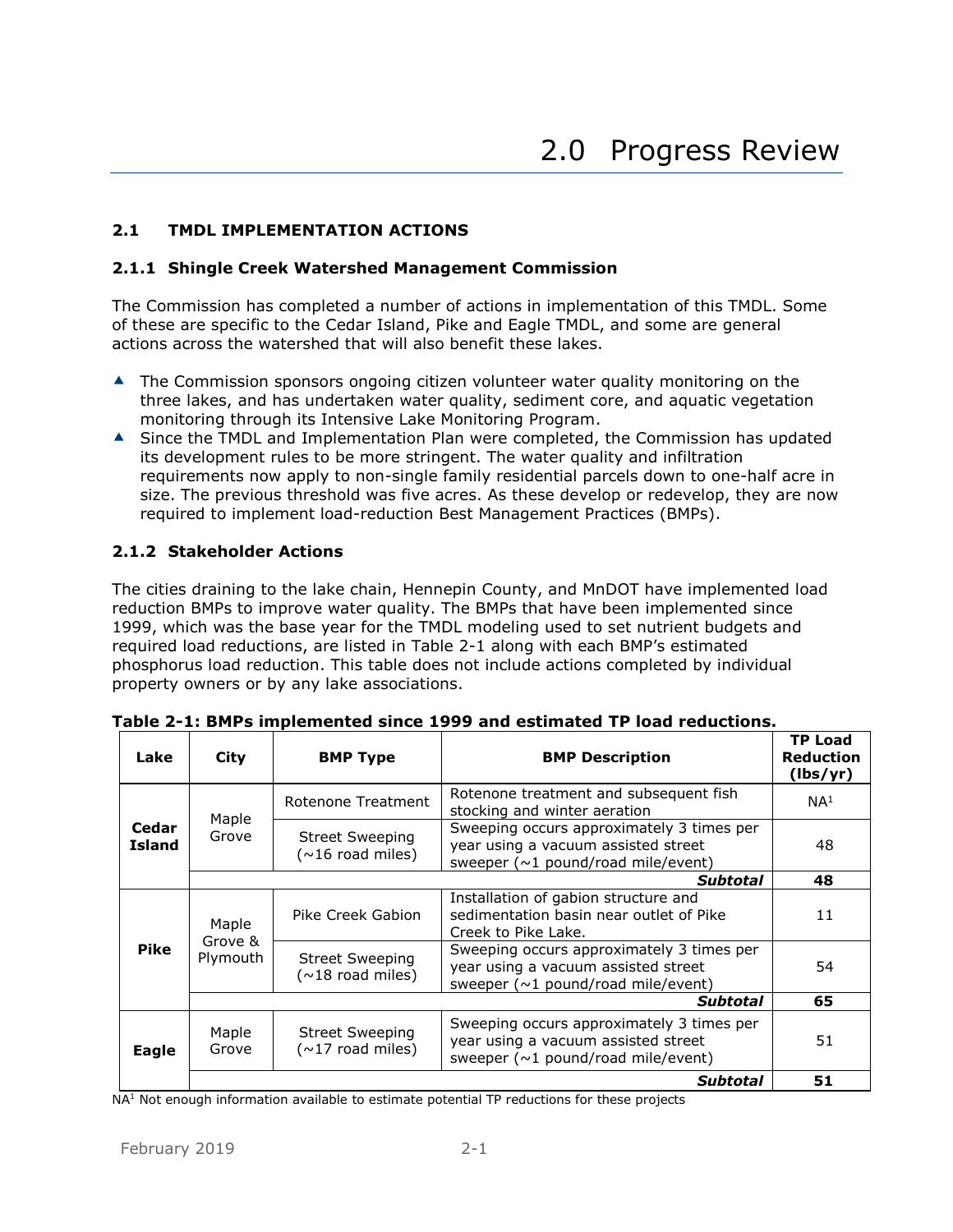# <span id="page-11-1"></span><span id="page-11-0"></span>**3.1 DATA COLLECTED SINCE TMDL STUDY**

## <span id="page-11-2"></span>**3.1.1 Overview**

A significant amount of watershed and in-lake data and information have been collected for Cedar Island, Pike and Eagle Lakes since the completion of the TMDL study. Monitoring activities have included in-lake water quality monitoring (all three lakes), collection and analysis of intact sediment cores, vegetation surveys, fish surveys, stream flow and stream water quality (Pike Creek). These monitoring activities have resulted in a better understanding and more robust dataset than the information available during the TMDL study. Each of these activities is described below in more detail.

## <span id="page-11-3"></span>**3.1.2 Stream Monitoring**

In 2017, the Commission monitored water level, flow, water quality and precipitation on Pike Creek, just upstream of Pike Lake (Figure 3-1). The subwatershed draining to this portion of Pike Creek covers approximately 89% (733 acres) of the Pike Lake watershed.

Flow monitoring results indicate annual flow volume during the six month monitoring period was approximately 400 acre-feet and the runoff depth was 7 inches (27% of rainfall). By comparison, watershed runoff depths for the Pike Lake watershed used in the original TMDL P8 model used to develop the TMDL was 14 inches, or approximately 45% of rainfall.

Water quality monitoring parameters included total phosphorus (TP), soluble reactive phosphorus (SRP) and total suspended solids (TSS). Results indicate that TP concentrations at the Pike Creek monitoring site range from 64-378 µg/L, with an average of 134 µg/L. The P8 model used in the original TMDL study predicted an average annual TP concentration of 158 µg/L for the entire watershed draining to Pike Lake.

## <span id="page-11-4"></span>**3.1.1 Internal Loading from Sediment**

Intact sediment cores were collected by the Commission on Pike Lake in 2009, Cedar Island Lake in 2011, and Eagle Lake in 2016. These cores were delivered to the University of Wisconsin - Stout where they were analyzed for sediment phosphorus release under anoxic conditions. Lab results indicate sediment phosphorus release rates were 1.5 and 3.72 mg/m<sup>2</sup> /day for Cedar Island and Eagle Lakes, respectively. Pike Lake's phosphorus release rate was 8.0 mg/m<sup>2</sup>/day, which is considered high and exceeds the 75<sup>th</sup> percentile of lakes in Minnesota with measured phosphorus release rates. These rates were combined with an anoxic factor calculation (Nurnberg 2004) to provide an updated estimate of each lake's average annual internal load.

The original TMDL study used literature values and model residual to assign internal loading values to each lake since the lab-measured release rate information was not available at the time of the study. Thus, the updated internal load estimates presented in this report provide a more accurate estimate of internal loading from sediments in these lakes.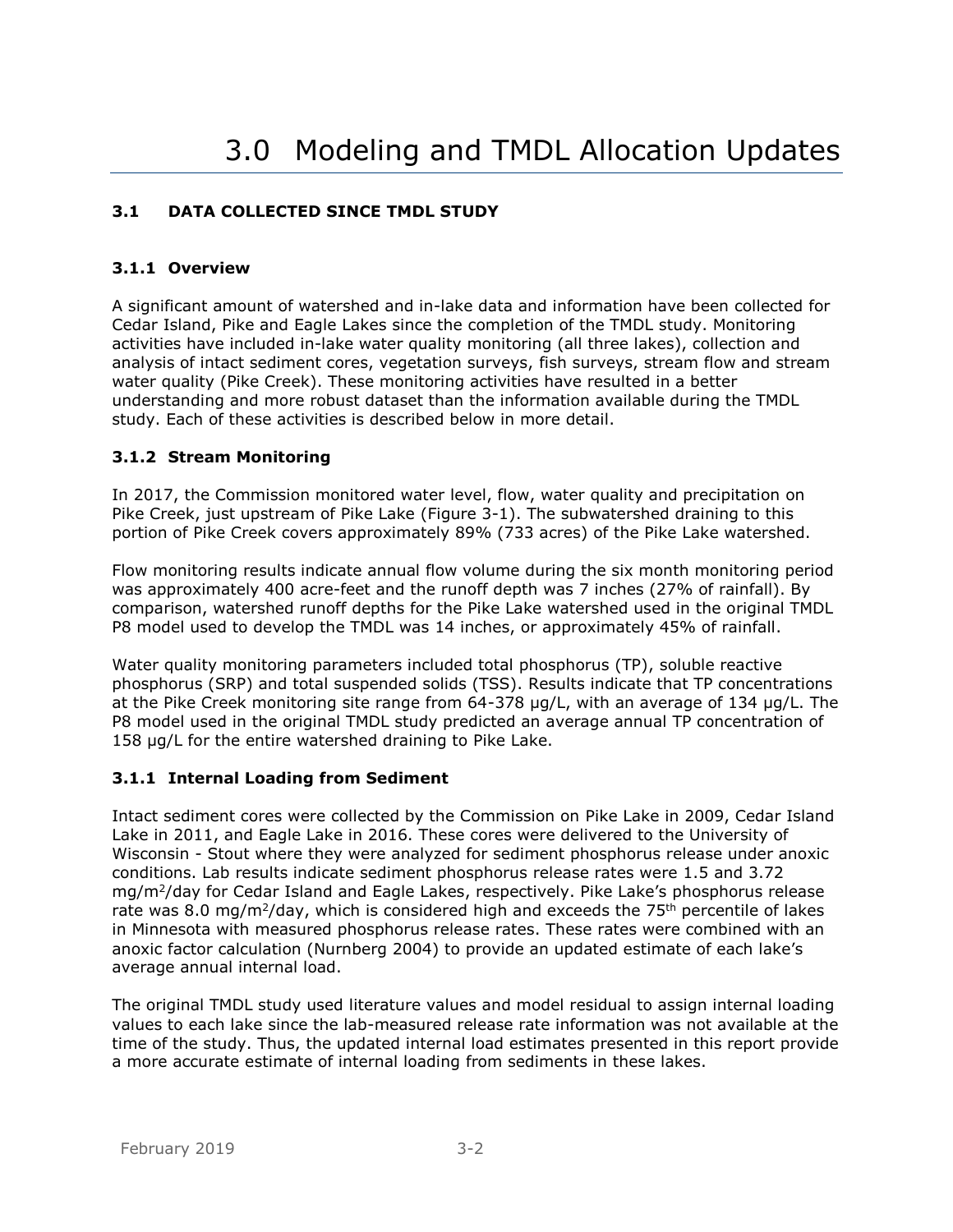## <span id="page-12-0"></span>**3.1.2 Vegetation Surveys**

Vegetation surveys were performed by the Commission in 2015 on Eagle and Pike Lakes as part of the Intensive Lake Monitoring Program. To the Commission's knowledge, no systematic vegetation surveys have been performed on Cedar Island Lake to date. However, early and late season vegetation surveys are scheduled for 2020 as part of the Commission's Intensive Lake Monitoring Program.

The 2015 vegetation surveys for Eagle Lake showed relatively good species diversity (10 species observed). Plant abundance was relatively high in areas with depths of 15 feet or less (86-93% coverage). Plant abundance would likely be higher if water clarity was better. (Since 2010, water clarity has not met state standards during five of the six years in which Secchi depth was measured.) One of the most commonly observed species of aquatic vegetation was coontail, which was observed at 53% of sites less than 15 feet deep during the June 2015 survey and 74% of sites during the August 2015 survey. In shallow shoreline areas (north and northeast), coontail appeared to form dense floating and submerged mats. While coontail is not believed to pose a threat to water quality in Eagle Lake and is not an invasive species, it may be a nuisance to boaters and property-owners in certain areas of the lake.

Curly-leaf pondweed (CLP) was also abundant during the June survey. As expected, August CLP coverage was low (5%) since CLP usually dies mid-summer. CLP is an invasive plant species that can out-compete native plant species and disrupt lake ecosystems by changing the dynamics of internal phosphorus loading. Eurasian watermilfoil (EWM), another invasive species, was observed at 16% of stations during the June survey and 15% during the August survey. The Eagle Lake Preservation Association conducted scuba pulling of EWM during the summer of 2017 in which they pulled EWM near the southern border of the lake, including the southern channel.

The 2015 vegetation surveys for Pike Lake showed relatively good species diversity (eight species observed) and moderate plant abundance in areas less than 15 feet (approximately 50% coverage). The maximum depth at which vegetation was found was 10.2 feet, with frequency of occurrence and diversity decreasing with depth. The most common species observed during the June and August surveys was coontail (48% and 43%, respectively). As in Eagle Lake, coontail formed dense surface mats in many shallower areas of the lake. Unlike in Eagle Lake, CLP was not as abundant during the early summer growing season. CLP was observed at 20% of survey locations in June and 7% in August, and was primarily confined to the southwestern portion of the lake. Eurasian water milfoil was not observed in June, but occurred at 8% of the sample points in August.

To the Commission's knowledge, chemical treatments and/or harvesting are routinely conducted on Cedar Island, Pike, and Eagle Lakes to manage AIS or other vegetation species. Iron amendments on two one-acre plots in Eagle Lake and one one-acre plot in Pike Lake were conducted in 2005 and 2009 as part of an experimental study funded by the Eagle and Pike Lake Associations, Maple Grove Lake Quality Commission, and the City of Maple Grove (Blue Water Science, 2017). Results of these amendments suggest curly-leaf pondweed stem counts in the iron amended plots are lower than nearby control plots. This study did not investigate or attempt to measure potential changes to the sediment release of phosphorus in the iron amended plots.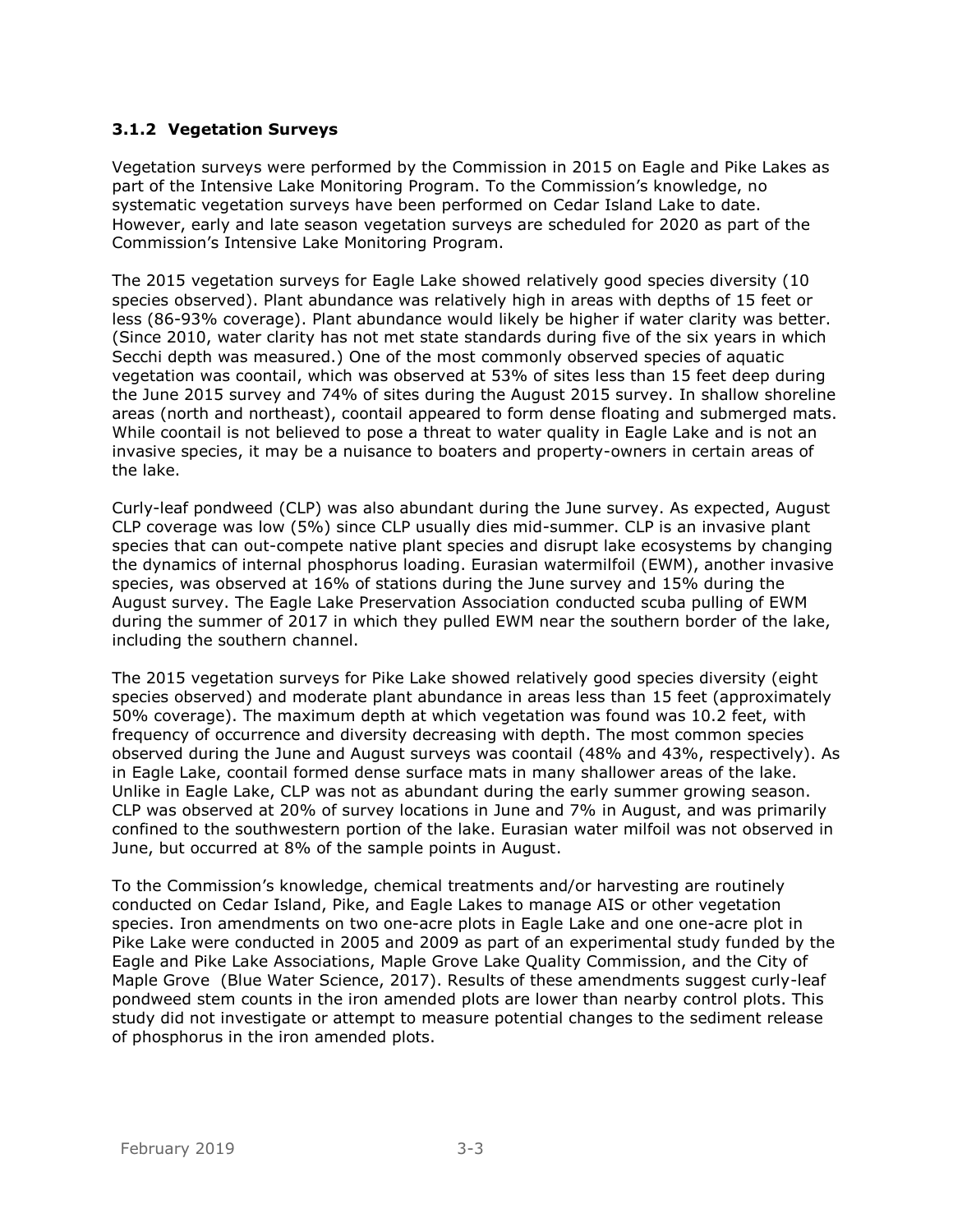# <span id="page-13-0"></span>**3.1.3 Fish Surveys**

## **3.1.3.1 Cedar Island Lake**

Fish surveys were conducted on Cedar Island Lake by Blue Water Science in 2008 and 2016 (Blue Water Science, 2016). In 2008, six species were captured in the lake and the fish community was mainly comprised of sunfish and bullhead species. In 2010 a rotenone treatment was conducted to kill all fish within the lake. Fish were restocked into the lake and an aeration system has been operated in the lake since the rotenone treatment. The 2016 survey revealed similar bullhead and bluegill species as well as walleye and largemouth bass being observed in the lake. Fish abundance appears to have increased  $\sim$ 10x between the 2008 and 2016 surveys. In both fish surveys the nets used did not allow the capture of small minnow, shiner, darter species within the lake.

It is possible that the fish community pre-aeration was subject to periodic winterkills and recolonization events. This boom-bust type of fishery is common in eutrophic shallow lake systems throughout Minnesota. These types of fisheries are often dominated by stress tolerant species (black bullhead, fathead minnow) which have also been linked to causing poor water quality conditions. It is common in the year following a fish kill (i.e. winterkill, rotenone treatment) to see a significant improvement in water clarity due to the reduced water quality impacts of fish. This clear water state is often short lived due to recruitment of the fish that survived the winterkill conditions, recolonization of fish through seasonal flooding events and/or stocking of fish by lake managers or illegal activities.

The fish community post-aeration is no longer susceptible to winterkill (assuming no equipment malfunction). The reduction of winterkill has likely been the result of walleye and largemouth bass survival in the system (walleye were likely illegally stocked into the system as they do not have the correct habitat to naturally reproduce). Aeration in the lake may have also lead to a greater biomass and density of fish within the lake. This increased abundance may have shifted the fisheries induced water quality issue from one of species that facilitate poor water quality to a sheer biomass/density concern. With very few if any large predatory individuals (bass, pike) the system lacks a balanced fishery. Shallow systems that are void of top predators do not have the ability to control an overabundance of very small panfish populations (black crappie, sunfish, bullhead). In time this can create a very stunted fish population and lead to water quality impairments.

The 2016 fisheries survey by Blue Water Science was conducted in the fall, outside the DNR's normal summer month sampling window. Some of the other methods used were not in accordance with the DNR's sampling protocol. An updated survey conducted according to the DNR's SOP would provide a more accurate year-to-year record of changes in the fish population and be consistent with the standards the DNR uses to assess fish community health.

#### **3.1.3.2 Eagle Lake**

Eagle Lake is a heavily MnDNR-managed fishery with annual stocking of either walleye or muskellunge. The most recent trap and gill net survey was conducted in 2016 and demonstrated a diversity of species, across various trophic positions and at relatively healthy abundances. In 2011, the MnDNR conducted a fisheries health assessment of the lake (Fisheries Indices of Biotic Integrity assessment) which revealed that the current fishery is biologically impaired as it fell just below the threshold score. Review of the specific metrics comprising the IBI suggest there is limited occurrence of certain desired forage species (i.e. darters, etc.) and an overabundance of tolerant species (i.e. bullheads, green sunfish) within the system. These metrics can be associated to habitat conditions. Increased

February 2019 3-4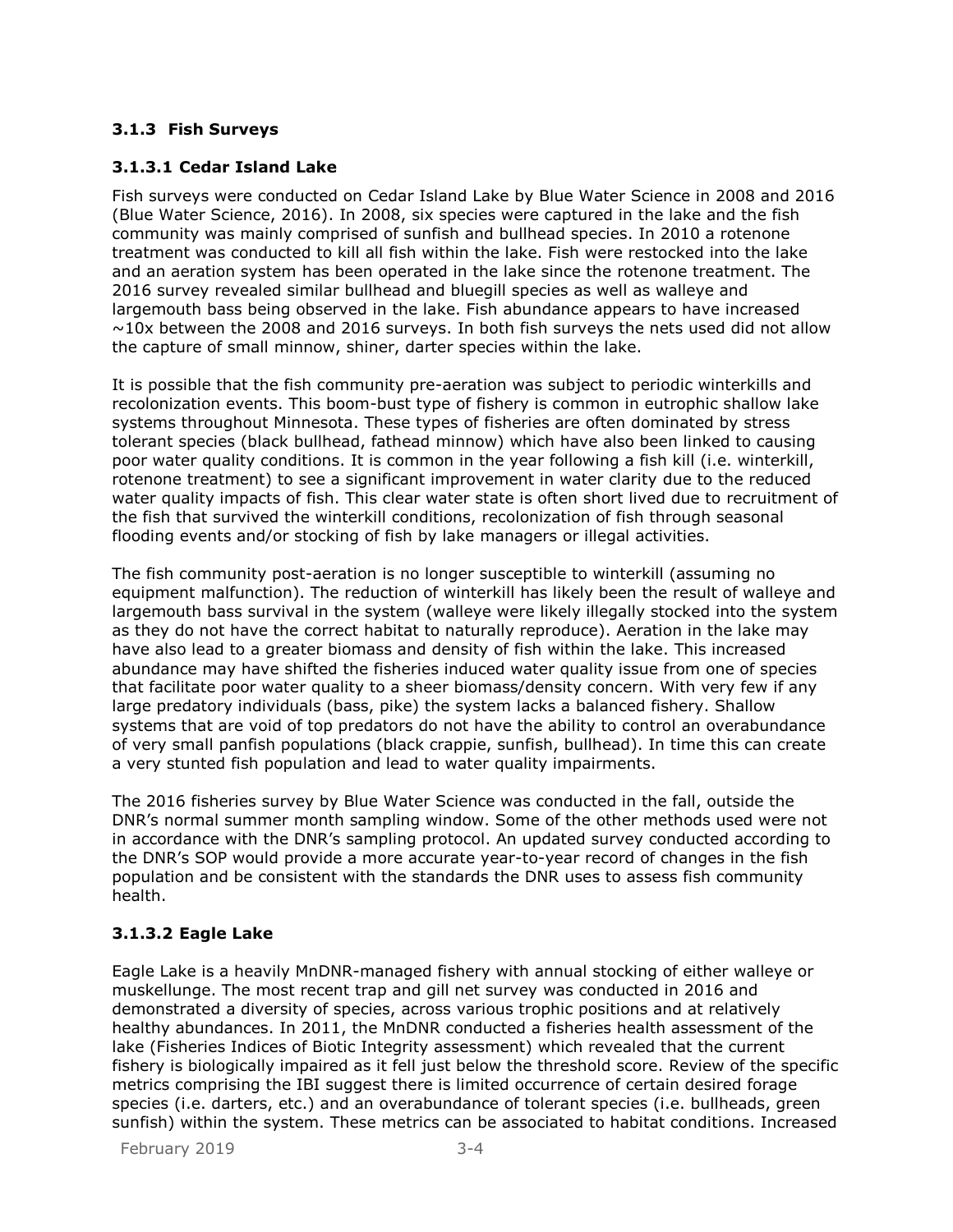shoreline restorations may facilitate resurgence of desired forage species and efforts to improve water quality and in lake habitats may correct stress tolerant species overabundance in the lake.

In 2018, an electrofishing survey was performed to document and estimate the abundance and density of common carp in Eagle Lake. There were no common carp observed during the July 17, 2018 suggesting common carp density in Eagle Lake is very low at this time and not impacting water quality. However, due to the lake's connectivity to Shingle Creek, Pike Lake and shallow basins within the watershed, it is recommended that carp surveys be performed periodically to track changes over time.

## **3.1.3.3 Pike Lake**

The fishery of Pike Lake is strongly influenced by Eagle Lake due to its connection through the shallow wetland channel between the two lakes. Pike Lake alone is likely subjected to periodic winterkills due to its shallow and eutrophic conditions. Fish are likely to migrate into Eagle Lake during fall months as waters cool as an over wintering refuge. The most recent fish survey was conducted in 2015 and revealed a limited diversity of species in general and compared to Eagle Lake. The community was largely comprised of sunfish and bullhead species and presents a limited recreational opportunity and a community that may facilitate a poor water quality condition. Efforts to manage the fishery on Pike Lake need to be coupled with management goals on Eagle as the two basins are highly connected from a fisheries standpoint.

As with the Cedar Island Lake fish survey data, the 2015 fisheries survey by Blue Water Science was conducted in the fall, outside the DNR's normal summer month sampling window. Some of the other methods used were not in accordance with the DNR's sampling protocol. An updated survey conducted according to the DNR's SOP would provide a more accurate year-to-year record of changes in the fish population and be consistent with the standards the DNR uses to assess fish community health.

In 2018, an electrofishing survey was performed to document and estimate the abundance and density of common carp in Pike Lake. There were no common carp observed during the July 17, 2018 suggesting common carp density in Pike Lake is very low at this time and not impacting water quality. However, due to the lake's connectivity to Eagle Lake and Shingle Creek, it is recommended that carp surveys be performed periodically to track changes over time.

## <span id="page-14-0"></span>**3.1.4 In-lake Water Quality Monitoring**

Monitoring of lake water quality on Cedar Island, Pike and Eagle Lakes has been conducted periodically since the original TMDL study. Much of the data was collected through the Metropolitan Council Environmental Services' Citizen Assisted Monitoring Program (CAMP), the Minnesota Pollution Control Agency's Citizen Lake Monitoring Program, and Three Rivers Park District. The Commission monitored water quality on Eagle, Pike and Cedar Island in 2015 through its Intensive Lake Monitoring Program. Results of this monitoring are presented in the Commission's 2015 Annual Water Quality Report [\(link to report\)](http://www.shinglecreek.org/water-quality.html). Average annual total phosphorus (TP), chlorophyll-a (chl-a), and Secchi depth for the past 25 years is also summarized in Appendix A of this report.

In general, water quality has gotten worse in both Cedar Island Lake and Pike Lake, and there is no clear water quality trend in Eagle Lake. In Cedar Island Lake, both chl-a concentrations and Secchi depth have gotten significantly worse since monitoring began. TP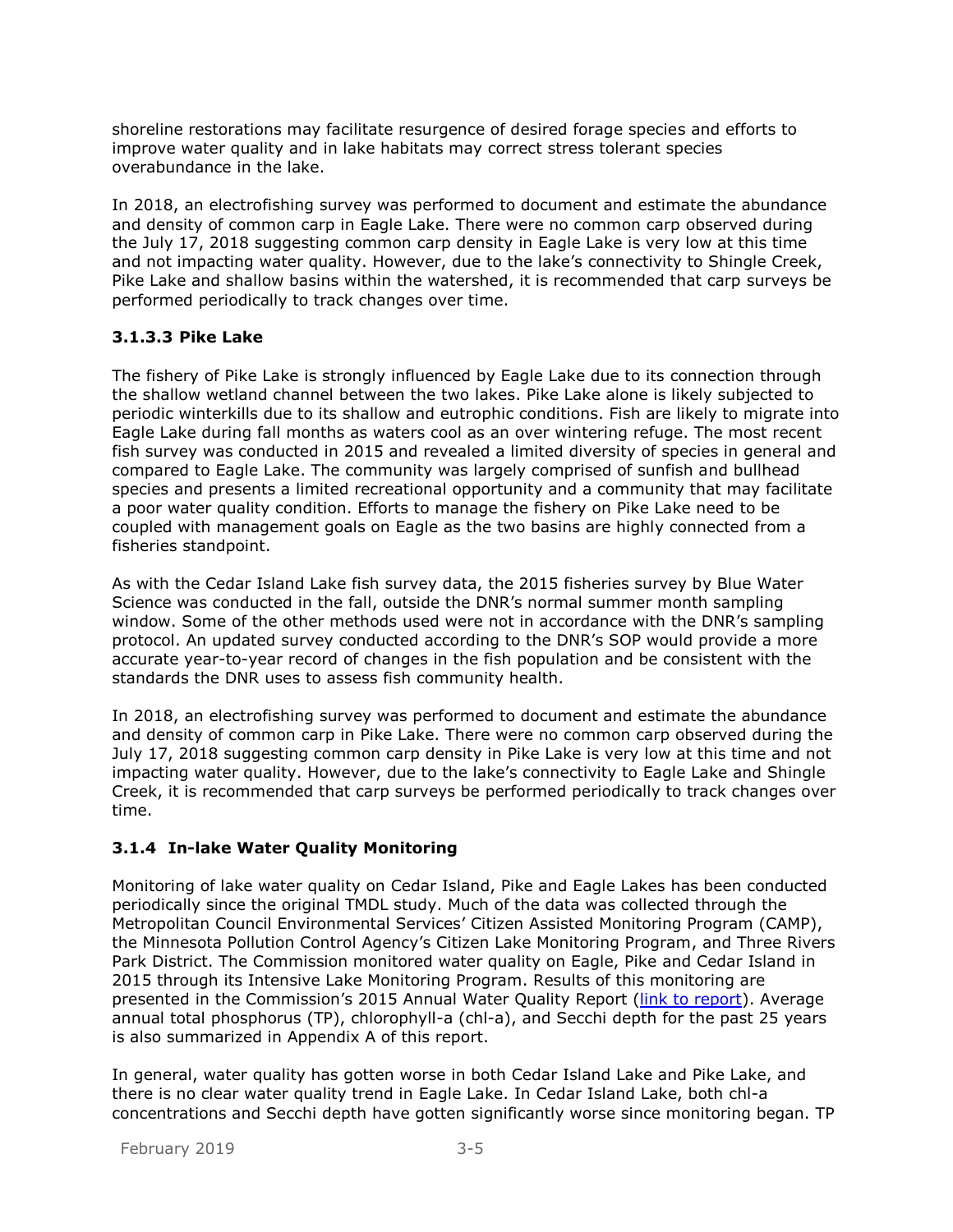shows no clear trend in Cedar Island Lake, but remains above the standard every year that monitoring has taken place. In Pike Lake, TP has significantly increased since monitoring began, indicating that water quality is deteriorating, while Secchi depth and chl-a show no significant trends. Data from Eagle Lake show that TP concentrations have increased significantly and have not met the state standard since 2009. However, the data from Eagle Lake also show that Secchi depth is increasing, indicating improvement in water clarity.

## <span id="page-15-0"></span>**3.2 MODELING AND TMDL UPDATES**

The original TMDL study used P8 to estimate watershed phosphorus loads to each lake, literature rates to estimate internal load, and BATHTUB lake response models to estimate phosphorus budgets and assign TMDL allocations for each lake. As discussed in sections 2.1 and 3.1, several BMPs have been implemented and a significant amount of data has been collected for each lake since the completion of the original TMDL study. These data have greatly improved our knowledge and understanding of each lake and their watershed and in-lake phosphorus sources.

Current conditions and allowable TP loads developed during the original TMDL study were set using monitored data and the P8 watershed and lake response model results from the late 1990s and early 2000s. For the purposes of this report, these models were updated, adjusted, and calibrated using the more recent 10-year data and information discussed in Section 3.1. The updated lake response models were then used to develop TP reduction targets for each lake to meet in-lake water quality standards. The updated models, existing TP budgets, and allowable TP targets for each lake are presented below.

#### <span id="page-15-1"></span>**3.2.1 Cedar Island Lake Updated Targets**

The original TMDL models used 1999 as a base year for estimating the existing nutrient loading and TMDL allocations for Cedar Island Lake. The original TMDL model called for watershed and residual/internal TP load reduction goals of approximately 138 lbs/year and 208 lbs/year, respectively (Table 1-1). Recent in-lake monitoring, lift station data, and sediment core collection and analysis have greatly improved our understanding of the current condition TP budget Cedar Island Lake. The updated lake response model suggests a residual load of 304 lbs/yr for Cedar Island Lake. This load represents additional load needed to calibrate the lake response model to in-lake monitored data. The source of the residual load is unknown at this time, however it could include inputs from one or several sources such as rough fish and/or an imbalanced fishery, CLP senescence, and wind/wave action from wind or boating/recreation. In order for Cedar Island Lake to meet State water quality standards, the source of residual load will need to be identified and removed and/or managed appropriately. Additionally, watershed loading will need to be reduced by approximately 44 lbs/year and sediment release of phosphorus by 45 lbs/year (Table 3-1). Figure 3-2 shows how our understanding of the existing and allowable TP loads in Cedar Island Lake have changed since the original TMDL study.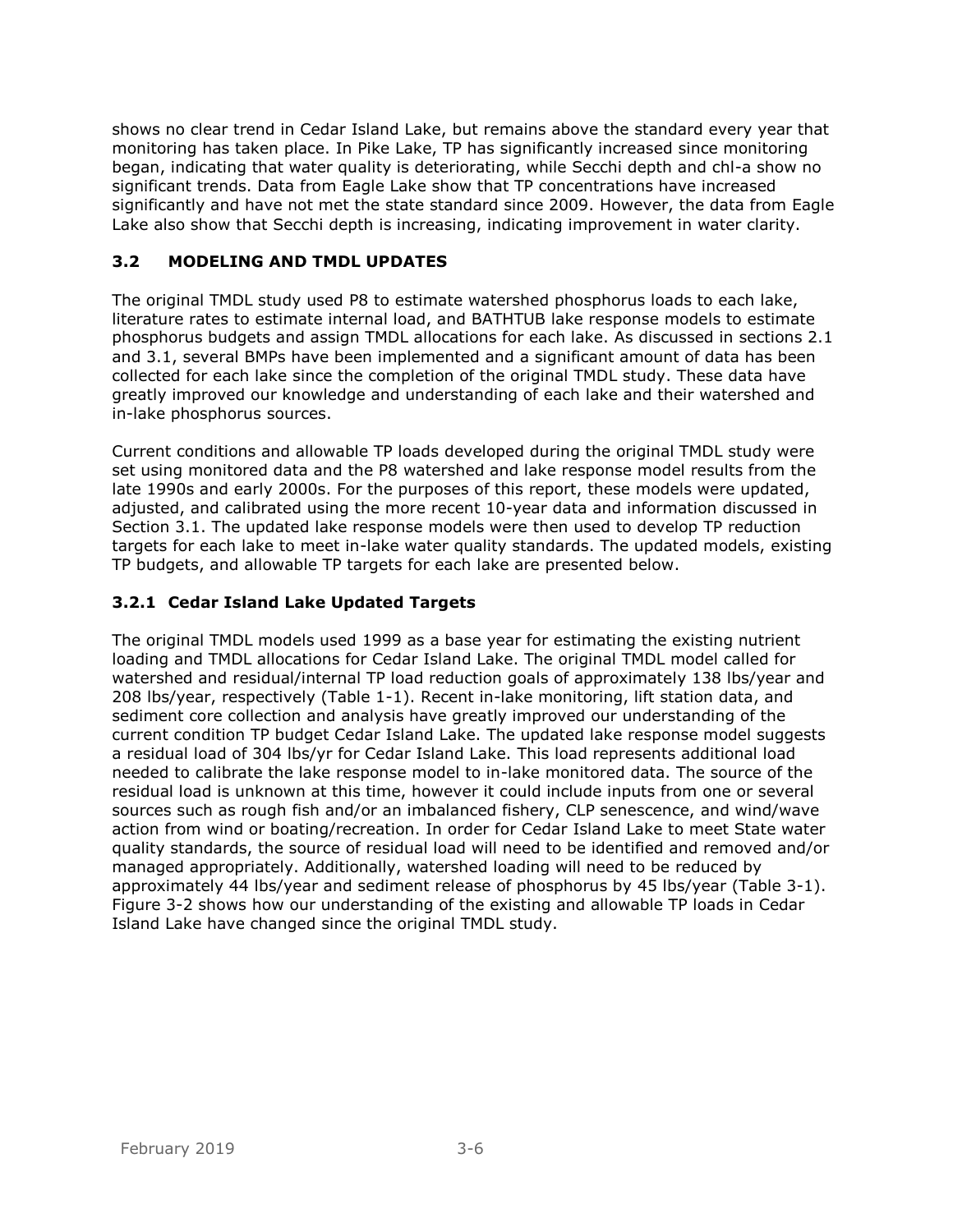|        |           |                  | <b>Existing TP</b><br>Load | <b>Allowable TP</b><br>Load | <b>Estimated Load</b><br><b>Reduction</b> |                |
|--------|-----------|------------------|----------------------------|-----------------------------|-------------------------------------------|----------------|
|        |           |                  | $[$ lbs/yr]                | $[$ lbs/yr]                 | lbs/yr                                    | <b>Percent</b> |
| Island | Wasteload | Watershed<br>MS4 | 98                         | 54                          | 44                                        | 45%            |
| Cedar  | Load      | Atmospheric      | 19                         | 19                          |                                           | $0\%$          |
|        |           | Sediment         | 68                         | 23                          | 45                                        | 66%            |
|        |           | Residual         | 304                        |                             | 304                                       | 100%           |
|        |           | TOTAL LOAD       | 489                        | 96                          | 393                                       | 80%            |

<span id="page-16-1"></span>**Table 3-1. Updated existing and allowable TP loads for the Cedar Island Lake.**

<span id="page-16-2"></span>

**Figure 3-1. Current conditions and updated allowable load targets for Cedar Island Lake.**

# <span id="page-16-0"></span>**3.2.2 Pike Lake Updated Targets**

The original TMDL model used 1999 as a base year for estimating existing nutrient loads and setting the TMDL allocations for Pike Lake. This model called for watershed and residual/internal TP load reduction goals of approximately 165 lbs/year and 142 lb/year, respectively (Table 1-1). In order for Pike Lake to meet State water quality standards, watershed loading will need to be reduced by approximately 62 lbs/year and sediment release of phosphorus by 109 lbs/year (Table 3-2). Figure 3-3 shows how our understanding of the existing and allowable TP loads in Pike Lake have changed since the original TMDL study.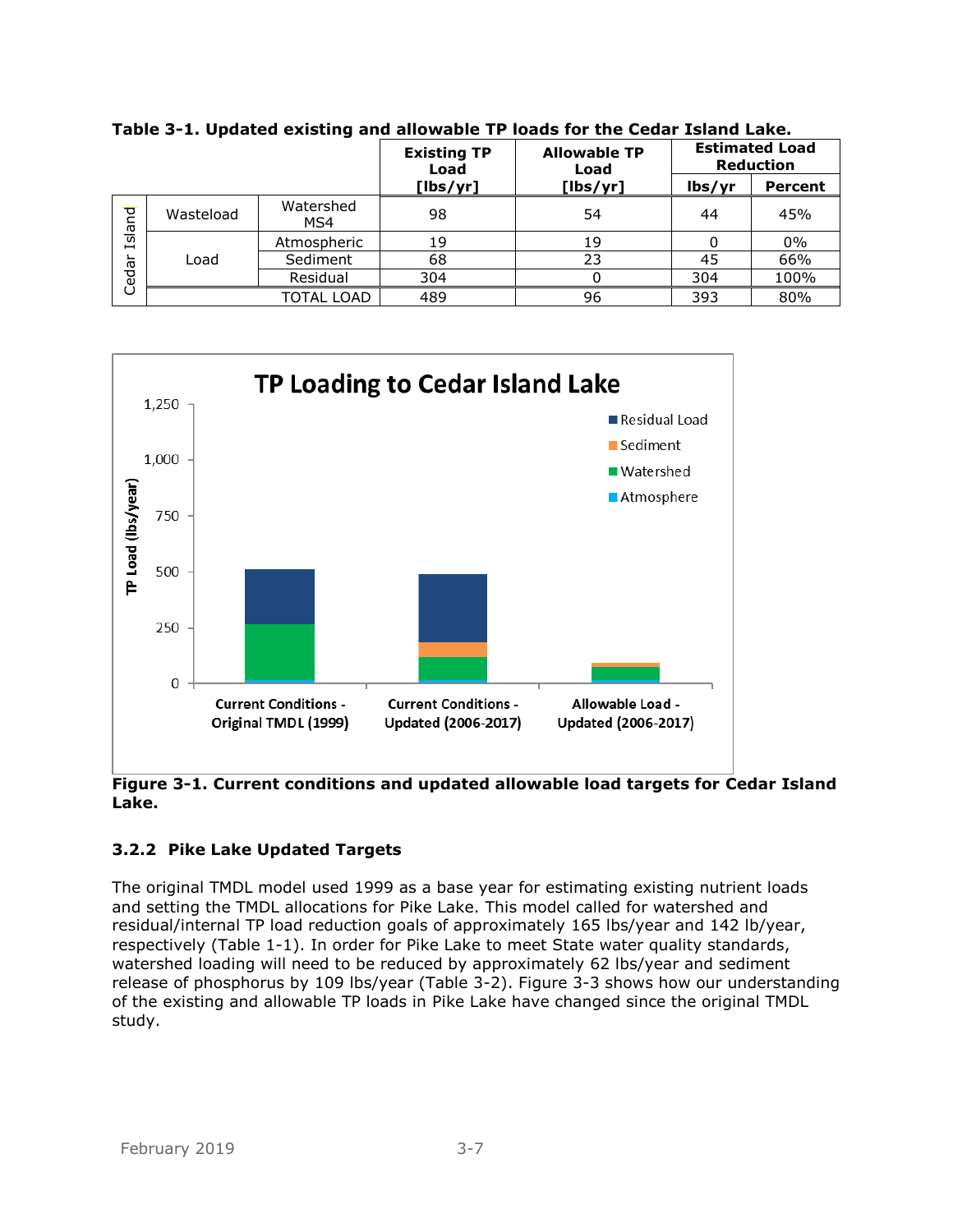|          |           |               | <b>Existing TP</b><br>Load | <b>Allowable TP</b><br>Load | <b>Estimated Load</b><br><b>Reduction</b> |                |
|----------|-----------|---------------|----------------------------|-----------------------------|-------------------------------------------|----------------|
|          |           |               | [lbs/yr]                   | [lbs/yr]                    | lbs/yr                                    | <b>Percent</b> |
|          | Wasteload | Watershed MS4 | 228                        | 166                         | 62                                        | 27%            |
| ike<br>௨ | Load      | Atmospheric   | 14                         | 14                          |                                           | 0%             |
|          |           | Sediment      | 191                        | 82                          | 109                                       | 57%            |
|          |           | TOTAL LOAD    | 433                        | 262                         | 171                                       | 39%            |

<span id="page-17-1"></span>**Table 3-2. Updated existing and allowable TP loads for Pike Lake.**

<span id="page-17-2"></span>

**Figure 3-2. Current conditions and updated allowable load targets for Pike Lake.**

# <span id="page-17-0"></span>**3.2.3 Eagle Lake Updated Targets**

The original TMDL models used 1999 as a base year for estimating the existing nutrient loading and TMDL allocations for Eagle Lake. The original TMDL model called for watershed and upstream lake TP load reduction goals of approximately 264 lbs/year and 221 lbs/year, respectively (Table 1-1). Recent in-lake monitoring, stream monitoring, and sediment core collection and analysis have greatly improved our understanding of the current condition TP budget for Eagle Lake. The updated lake response model suggests upstream impaired lakes (Cedar Island and Pike Lakes) will need to achieve State water quality standards. Improvements in these lakes should result in TP load reductions to Eagle Lake of approximately 66 lbs/yr. Finally, watershed loading will need to be reduced by approximately 88 lbs/year and sediment release of phosphorus by 48 lbs/year (Table 3-1). Figure 3-2 shows how our understanding of the existing and allowable TP loads in Eagle Lake have changed since the original TMDL study.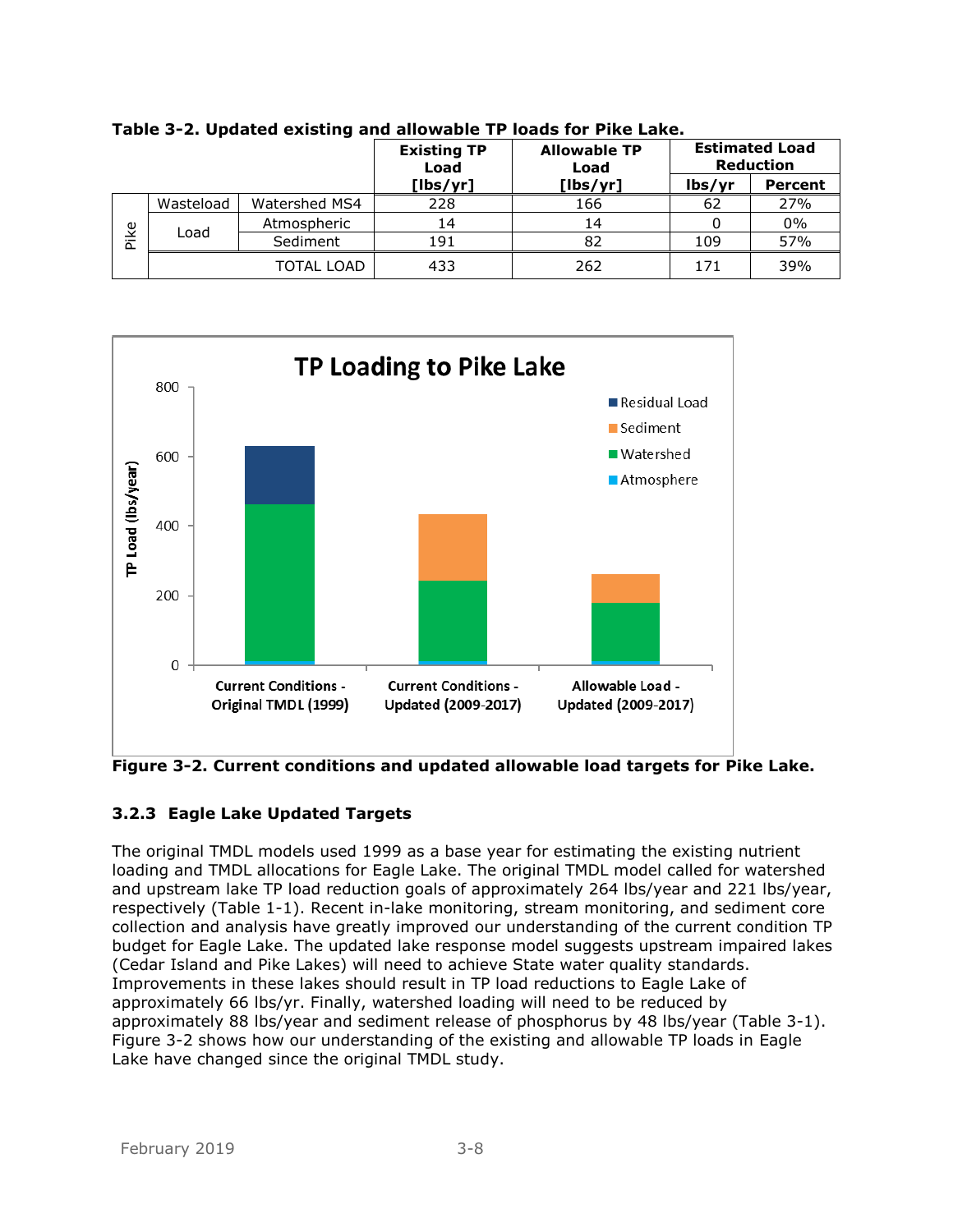|       |           | <b>Existing TP</b><br>Load | <b>Allowable TP</b><br>Load | <b>Estimated Load</b><br><b>Reduction</b> |        |                |
|-------|-----------|----------------------------|-----------------------------|-------------------------------------------|--------|----------------|
|       |           |                            | [lbs/yr]                    | [lbs/yr]                                  | lbs/yr | <b>Percent</b> |
| Eagle | Wasteload | Watershed MS4              | 209                         | 121                                       | 88     | 42%            |
|       |           | Upstream Lakes             | 192                         | 126                                       | 66     | 34%            |
|       | Load      | Atmospheric                | 71                          | 71                                        |        | $0\%$          |
|       |           | Sediment                   | 219                         | 171                                       | 48     | 22%            |
|       |           | TOTAL LOAD                 | 691                         | 489                                       | 202    | 29%            |

<span id="page-18-0"></span>**Table 3-3. Updated existing and allowable TP loads for the Eagle Lake.**



<span id="page-18-1"></span>**Figure 3-3. Current conditions and updated allowable load targets for Eagle Lake.**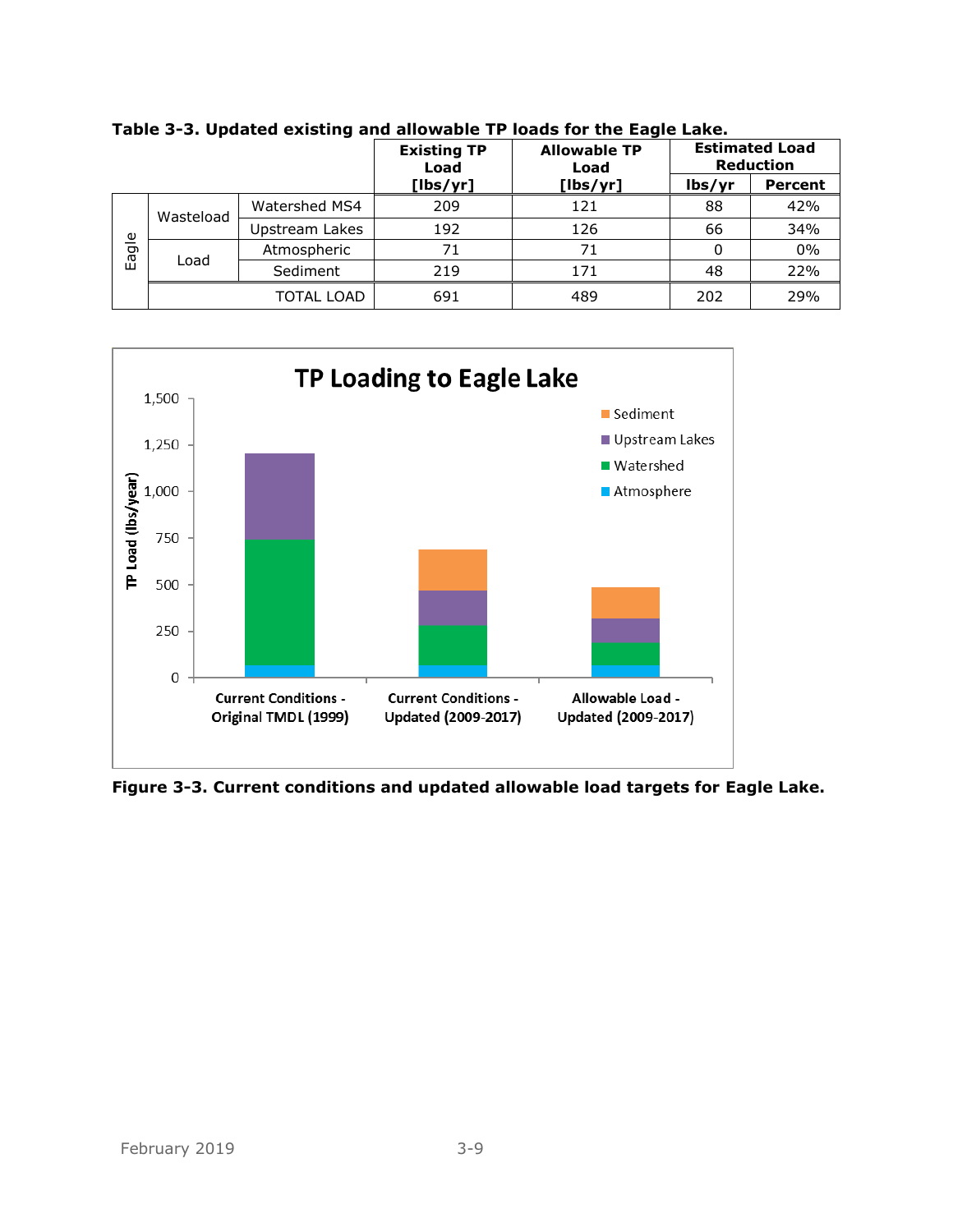#### <span id="page-19-1"></span><span id="page-19-0"></span>**4.1 PRIORITIES**

The Cities of Maple Grove and Plymouth and the Commission's Technical Advisory Committee reviewed and discussed the data and potential future actions. Priorities for Cedar Island, Pike, and Eagle Lakes for the next five years will be:

- ▲ Identify the source of residual load in Cedar Island Lake.
	- o Investigate the potential for boating/recreation as a loading source
	- $\circ$  Collect additional sediment core(s) in Cedar Island Lake to evaluate whether the cores collected in 2011 are representative of the entire lake
- Reduce internal load released by sediments in Pike Lake.
- **■** Develop and implement balanced short- and long-term aquatic vegetation and fish management plans for each lake.
	- o Perform aquatic vegetation surveys for Cedar Island Lake
	- o Develop plan to treat/manage CLP in Eagle and Pike Lakes
	- $\circ$  Explore iron amendments as a potential BMP to reduce CLP density and internal loading from the sediments in selected shallow areas
	- $\circ$  Conduct periodic common carp surveys to track carp populations/density and compare to 2018 survey results
	- $\circ$  Consider future fish surveys for Pike and Cedar Island Lakes during reference period
- ▲ Continue to reduce watershed load to all three lakes by adding new BMPs, enhancing existing treatment BMPs and by increasing infiltration of runoff.
- ▲ Complete subwatershed assessments for the Maple Grove portion of Cedar Island, Pike and Eagle Lakes.
- ▲ Undertake targeted monitoring to better understand sources of watershed load.

## <span id="page-19-2"></span>**4.2 COMMISSION IMPLEMENTATION ACTIONS**

The Commission will continue to rely on volunteers to conduct water quality monitoring on the lakes through the Citizen Assisted Monitoring Program (CAMP) program, supplemented by surface and water column sampling every five to seven years. More thorough monitoring was completed on Cedar Island, Pike and Eagle Lakes in 2015, with the next assessment expected in 2020. The detailed assessments also include aquatic vegetation surveys.

#### <span id="page-19-3"></span>**4.2.1 Subwatershed Assessments**

The Commission will work in partnership with Maple Grove to complete assessments in priority subwatersheds. A subwatershed assessment was completed in 2017 for the Plymouth portion of the Pike Lake watershed. This assessment identified 20 potential BMP options throughout the study area that, if all practices were implemented, could reduce watershed loading by approximately 49 pounds per year. This assessment and future assessments will identify and prioritize opportunities for small-scale retrofit BMPs such as iron-enhanced sand filters, boulevard rain gardens and public space bioinfiltration BMPs. The Commission will maintain a Cost Share Fund to be used to assist its member cities in implementing identified small BMPs.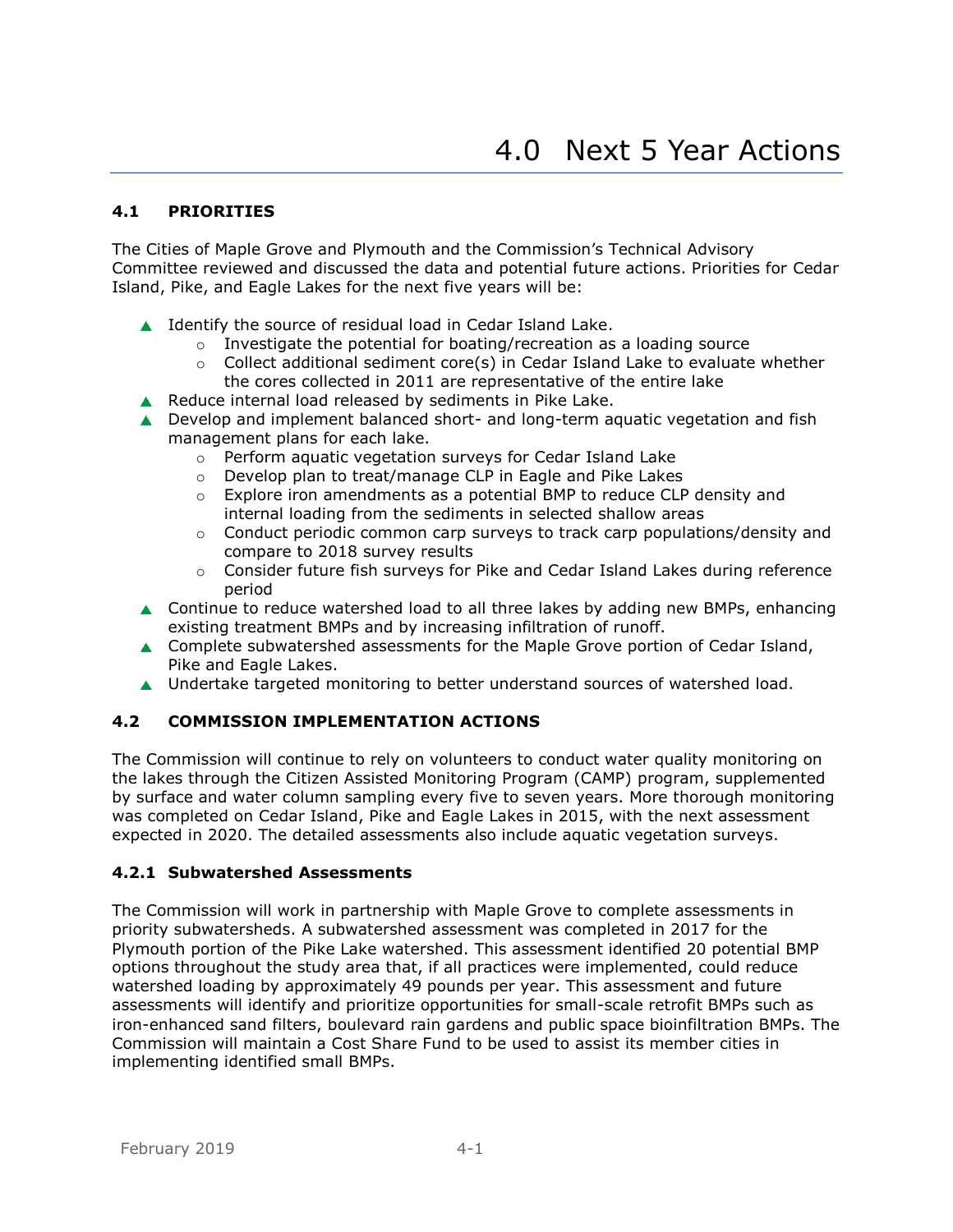# <span id="page-20-0"></span>**4.2.2 Education and Outreach**

With the West Metro Water Alliance (WMWA), the Commission will work with the cities of Maple Grove and Plymouth to provide targeted information messages and outreach opportunities.

## <span id="page-20-1"></span>**4.2.3 Project Financial Assistance**

The Commission's Cost Share Policy provides that member cities may submit capital improvement projects to the Commission's Capital Improvement Program (CIP), and the Commission will fund 25% of the cost of watershed load reduction projects and 100% of internal load reduction projects, with a maximum share of \$250,000. The Commission has also been successful in obtaining grant funding for projects, and will continue to seek out sources of funding to assist the cities in completing projects. The Commission also operates a Cost Share program for small BMPs that is intended to provide assistance in completing projects identified in the subwatershed assessments described above.

#### <span id="page-20-2"></span>**4.2.4 Five Year Evaluation**

The Commission will complete another Five Year Review in 2023-2024.

## <span id="page-20-3"></span>**4.3 STAKEHOLDER ACTIONS**

#### <span id="page-20-4"></span>**4.3.1 Identify and Manage Residual Load**

Cedar Island Lake exhibits a high residual load that could be attributed to potentially wetland export of nutrients, rough fish and/or an imbalanced fishery, CLP senescence, and wind/wave action from wind or boating/recreation. In order for Cedar Island Lake to meet State water quality standards, the source of residual load will need to be identified and removed and/or managed appropriately. Further diagnostic work could be pursued to narrow down the potential causes or sources.

## <span id="page-20-5"></span>**4.3.2 Reduce Internal Load from Sediment**

Monitoring and modeling performed subsequent to the TMDLs showed that internal load plays a greater than expected role in limiting water quality in both Pike and Eagle Lakes. At this time, Pike Lake is a good candidate for an alum treatment to seal the sediments in the deeper parts of the lake that experience periods of low-oxygen when phosphorus is released into the water column. The City of Maple Grove and Plymouth will work with the Commission to evaluate the feasibility of alum treatments for Pike Lake and if warranted, undertake them. Additionally, SCWMC will be evaluating the density of common carp in Pike Lake in 2018 to determine if fish management is necessary.

## <span id="page-20-6"></span>**4.3.3 Aquatic Vegetation Management**

Cedar Island, Pike, and Eagle Lakes are not actively managed for aquatic invasive vegetation. Internal load management projects will include a vegetation management plan component to identify options for future management based on changes to the plant communities following improvements in lake water clarity. Additionally, Eagle Lake has demonstrated high CLP coverage and density during recent surveys and therefore development of an AIS management plan is recommended.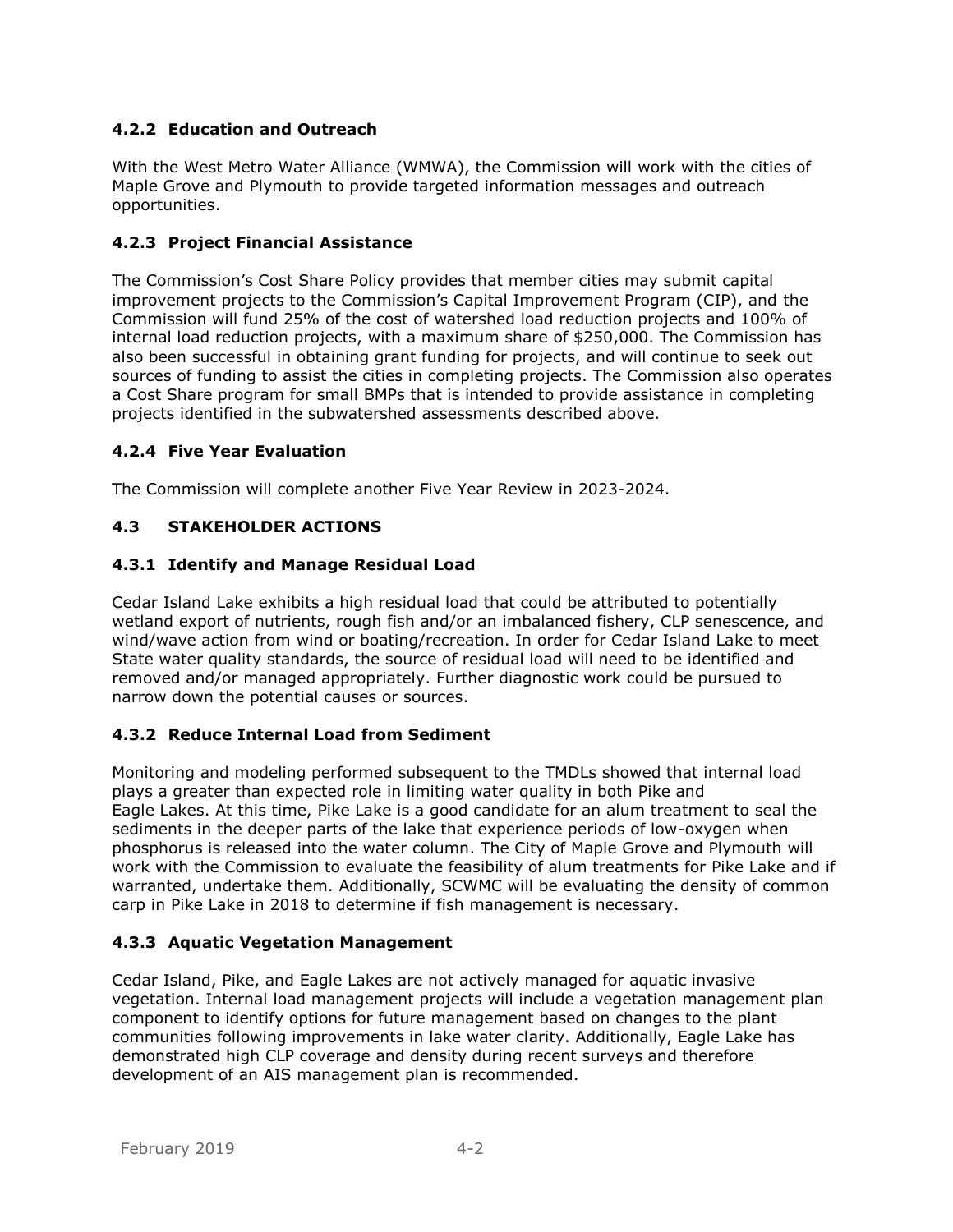## <span id="page-21-0"></span>**4.3.4 Opportunistic Projects**

Maple Grove, Plymouth, Hennepin County, and MnDOT have been routinely including load reduction and infiltration BMPs into their highway and street reconstruction projects. The Cities will continue to evaluate potential opportunities to incorporate load and volume reduction BMPs in street, park, and other improvement projects.

#### <span id="page-21-1"></span>**4.3.5 Street Sweeping**

Maple Grove and Plymouth currently conduct targeted street sweeping to help minimize phosphorus and sediment loading to its lakes and wetlands. The Cities will continue to identify critical areas and sweep streets more frequently as necessary.

#### <span id="page-21-2"></span>**4.3.6 Shoreline Buffers and Restoration**

Maple Grove and Plymouth will continue to urge shoreline property owners to install and maintain shoreline buffers and to restore any unstable or eroded shorelines, and will undertake buffer and restoration projects on city-owned lakeshore property where feasible.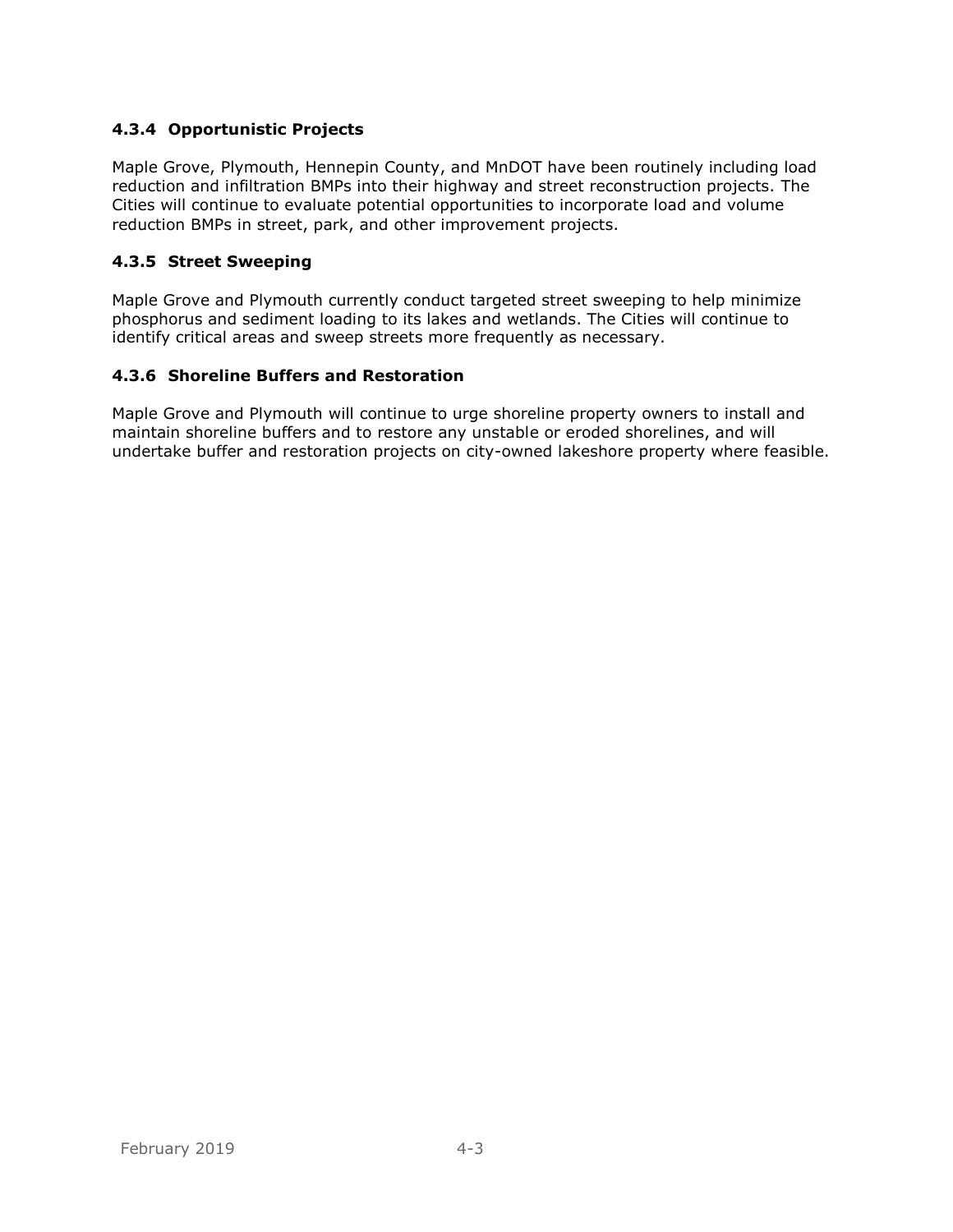<span id="page-22-0"></span>Blue Water Science 2015. Fish Survey of Pike Lake (ID #27-0111), City of Plymouth, Hennepin County, Minnesota in 2015. <http://www.plymouthmn.gov/home/showdocument?id=11938>

Blue Water Science 2016. Fish Survey of Cedar Island Lake (ID #27-0119), Hennepin County, Minnesota for 2016.

Blue Water Science 2016. Fish Survey of Cedar Island Lake (ID #27-0119), Hennepin County, Minnesota for 2016.

Blue Water Science 2017. Impact of Sediment Iron Amendments on Phosphorus Release and Aquatic Plants in Eagle and Pike Lakes, Maple Grove, Minnesota.

Freshwater Scientific Services, LLC 2010. Estimation of Internal Phosphorus Loading for Cedar Island Lake.

Freshwater Scientific Services, LLC 2010. Census of Zooplankton in Cedar Island Lake: 2010.

Freshwater Scientific Services, LLC 2011. Aquatic Plant Community of Pike Lake.

Nürnberg, G. K. 2004. Quantified Hypoxia and Anoxia in Lakes and Reservoirs. The Scientific World Journal, 4: 42-54. [downloads.hindawi.com/journals/tswj/2004/276509.pdf](http://downloads.hindawi.com/journals/tswj/2004/276509.pdf) 

Wenck Associates Inc. 2010. Cedar Island, Pike, and Eagle Lakes Nutrient TMDL. <https://www.pca.state.mn.us/sites/default/files/wq-iw8-22e.pdf>

Wenck Associates Inc. 2010. Cedar Island, Pike, and Eagle Lakes Nutrient TMDL Implementation Plan. <https://www.pca.state.mn.us/sites/default/files/wq-iw8-22c.pdf>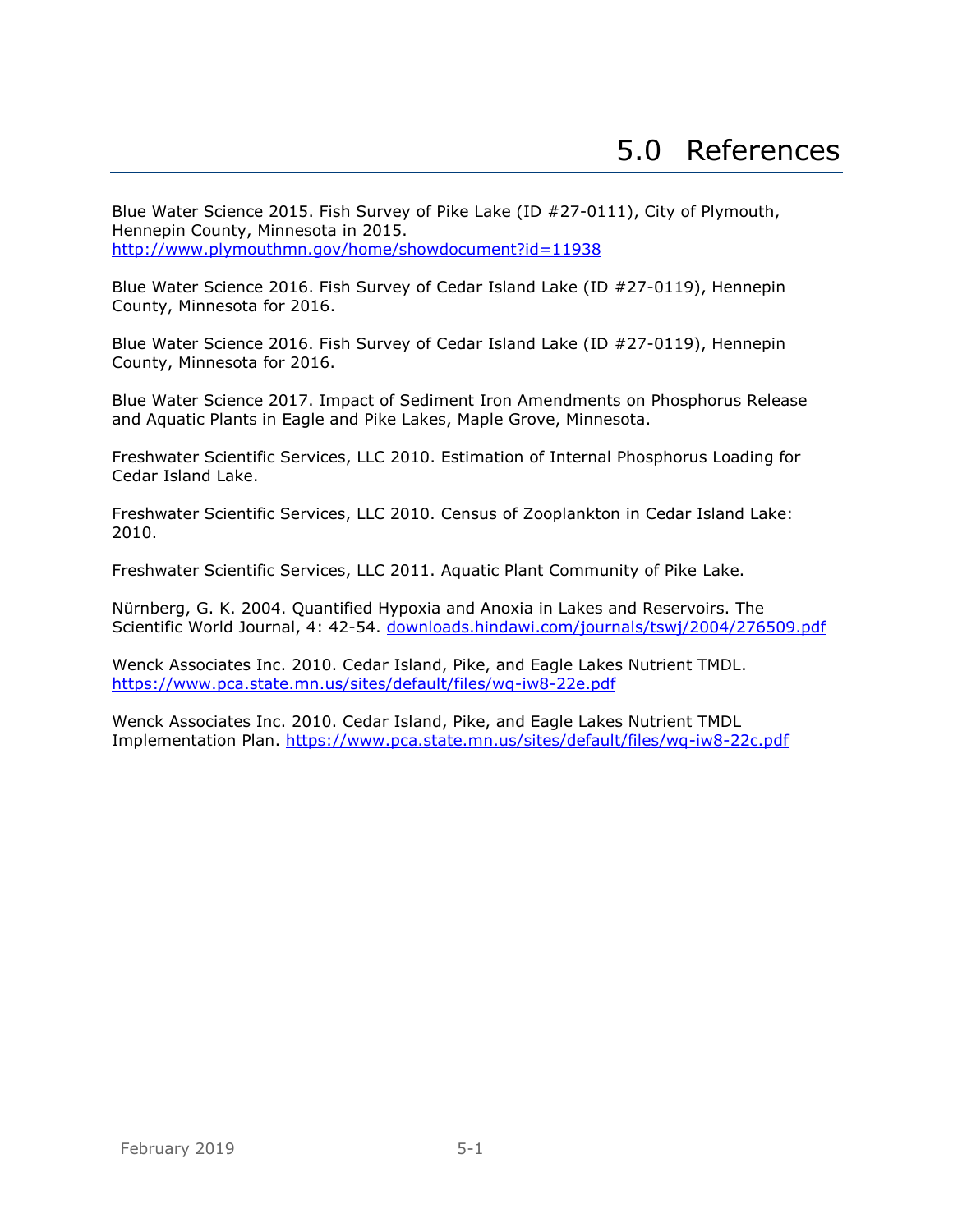

February 2019 5-1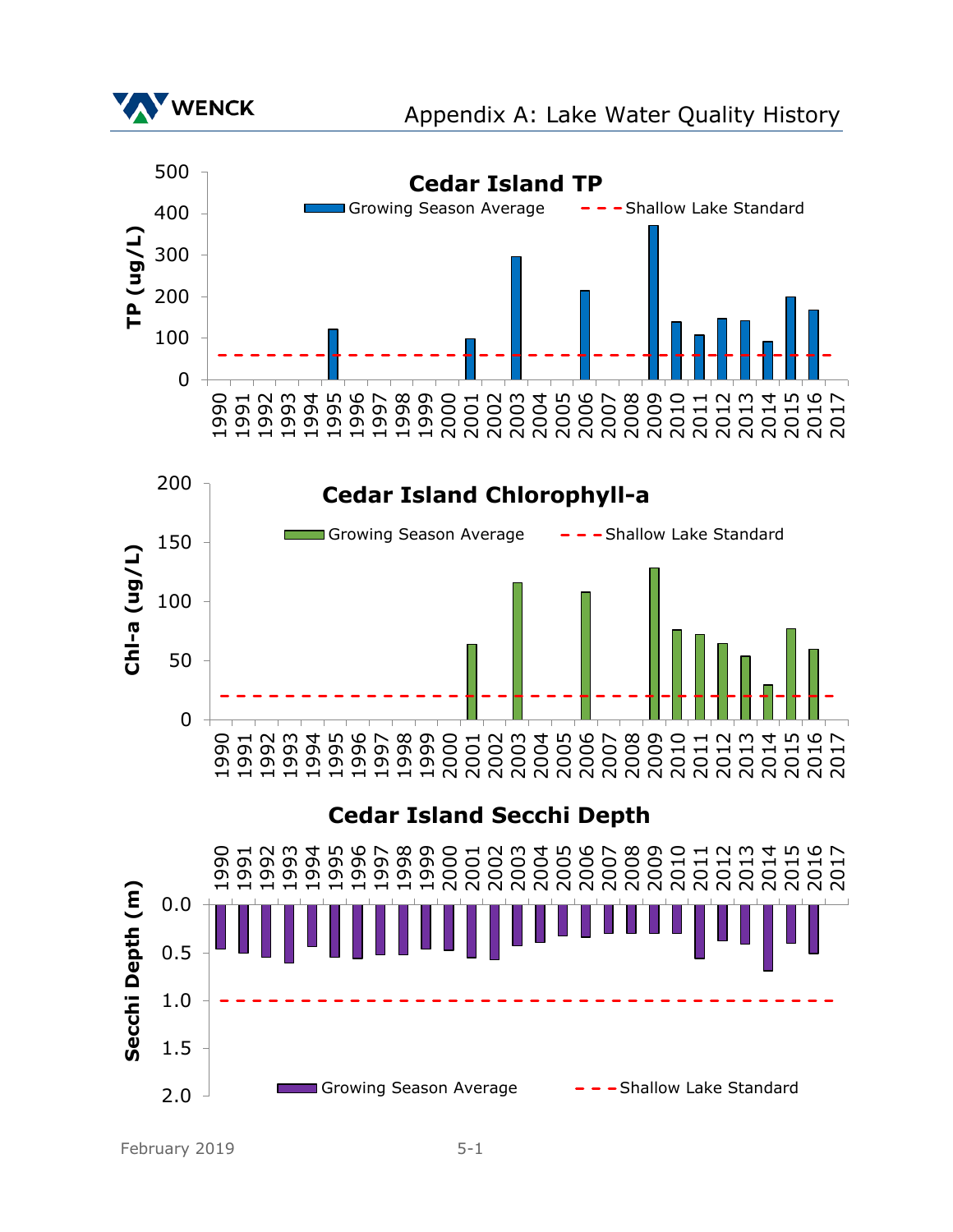